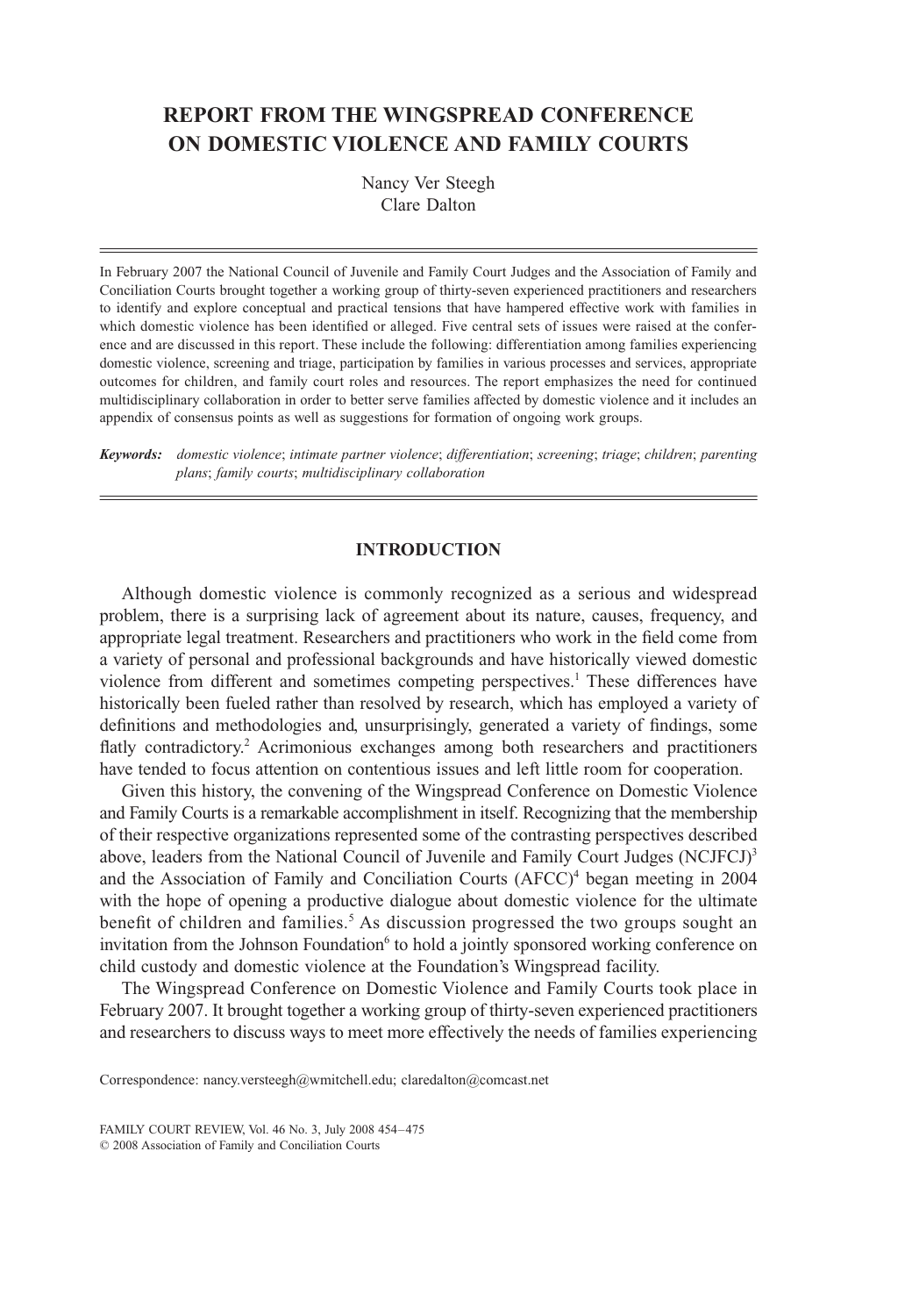domestic violence. The participants included members of the domestic violence advocacy community; family court judges and administrators; lawyers and mental health, dispute resolution, and other professionals working in the family court system; and academics from the fields of law and social science.<sup>7</sup> Recognizing that much can be accomplished when professional groups communicate effectively and work in concert, the conference organizers planned for a frank and wide-ranging discussion of issues related to current practice, policy, and research.<sup>8</sup> At the most fundamental level, communication about domestic violence has been hindered by the fact that different professional constituencies use that term somewhat differently and use different language to identify and analyze the range of behaviors encompassed by their particular definitions. As a result, people who work in the field receive different and sometimes inconsistent messages about how to help families. Therefore, a major goal for the conference was to begin to develop a common vocabulary for, and a shared understanding of, the ways in which domestic violence manifests and its implications for families. Other goals for the working conference included an examination of the capacity of the court system to support family safety and well-being, identification of ways to improve the case handling process, and consideration of how limited resources might be allocated to and among cases in which domestic violence has been identified or alleged. Given the complex and challenging nature of these aspirations, a final goal was to generate and seek commitment from conference attendees to support specific ongoing projects growing out of the conference agenda.

### **IDENTIFICATION OF KEY TENSIONS**

Much of the work of the conference involved identification and exploration of the conceptual and practical tensions that have hampered effective work with families in which domestic violence has been identified or alleged. Each tension can be thought of as sometimes representing differences of perspective among the various constituencies involved in that work, based on their particular experiences, roles, and priorities, while at other times involving the frank recognition that for all constituencies the work involves conflicting priorities, not all of which can be simultaneously accommodated. Open acknowledgement, discussion, and analysis of these tensions further the goals shared by all the conference participants: developing sound public policy, implementing best practices, keeping family members safe, and fostering the well-being of children caught up in the family court system and dependent on that system to help shape the environment in which they will grow to adulthood.



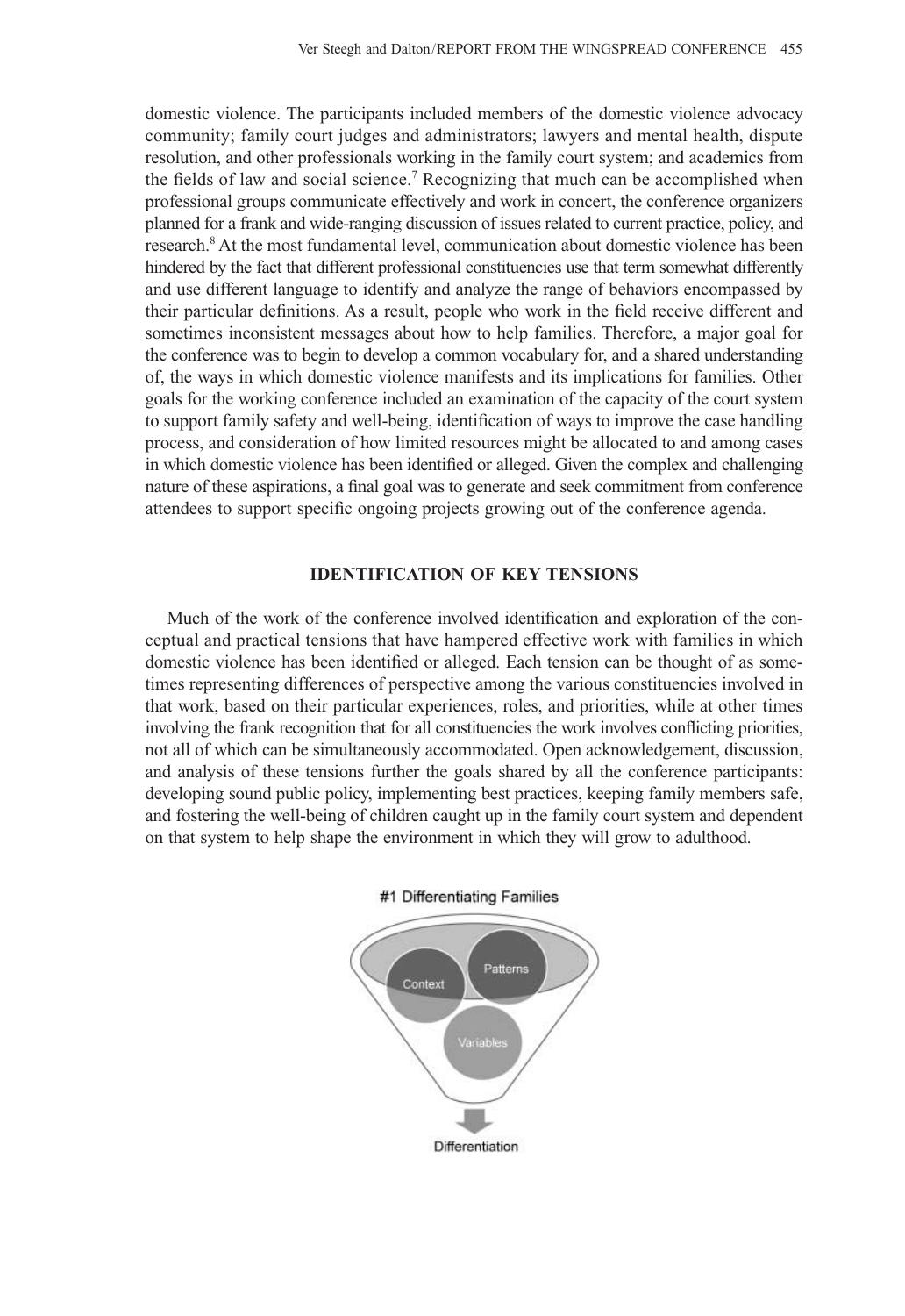#### **TENSION #1 DIFFERENTIATION: CONTEXT, CHARACTERISTICS, AND PATTERNS**

Families who experience domestic violence differ from one other in significant ways. Violent behavior may range from an isolated incident to pronounced patterns that recur over time, often escalating in intensity and frequency.<sup>9</sup> Infrequent or occasional physical violence may or may not be accompanied by other forms of abuse, including threats, sexual coercion, verbal abuse, isolation, and financial control.<sup>10</sup> The level of prior physical violence may or may not be a reliable indicator of future risk or lethality. The violence may be complicated by other problems such as mental illness or substance abuse. Finally, while researchers agree that exposure to domestic violence is harmful to children's development, not all children are equally affected; there are multiple factors that influence children's well-being and contribute to decisions about their best interests.<sup>11</sup> Frequently the law of any given state or jurisdiction imposes a definition of domestic violence that is both under- and overinclusive and demands uniform treatment of families that fit the definition, despite growing recognition that they are not all alike. $12$ 

Acknowledgement of the need to differentiate among families experiencing domestic violence has profound implications for practice and policy making. Which characteristics and variables have significance? What meaning should be ascribed to them? How can they be ascertained? Who will be responsible for making those determinations? What if mistakes are made?

There was consensus among conference participants that identification of differentiating characteristics and variables is an important goal and holds the promise of facilitating more effective interventions and outcomes for families and children. However, except in the most clear-cut cases, participants were not yet ready to agree on precisely which characteristics and variables should influence the choice of particular interventions and outcomes. In addition, participants differed in their assessment of the extent to which family court systems, operating with limited resources, could implement a differentiation process with any reliability.

#### **The Status Quo: One-Size-Fits-All**

In many jurisdictions domestic violence cases, identified principally by evidence of physical violence, are handled on a one-size-fits-all basis. Increasingly, and appropriately, family courts are recognizing that parenting decisions should be made differently in domestic violence cases than in families where there is no history of violence.<sup>13</sup> However, once the label of "domestic violence" attaches, important differences among families are often ignored. Legal definitions of domestic violence encompass a broad range of behaviors and statutes provide little guidance with respect to distinguishing among them.<sup>14</sup> It is commonly assumed that, in families that have experienced at least one seriously violent incident or in which there is a pattern of physical violence, the recipient of the violence should obtain a protective order, the perpetrator of the violence should be subject to legal presumptions regarding child custody, and both partners should be prevented from using (or alternatively should be required to use) services such as mediation.<sup>15</sup> While such assumptions may be appropriate in many cases, their rigid application is based on the mistaken assumption that all families experiencing domestic violence are alike.

#### **Focus on Context**

There was consensus among conference participants that the impact of domestic violence depends in large part on the context in which it occurs. Identical violent acts may have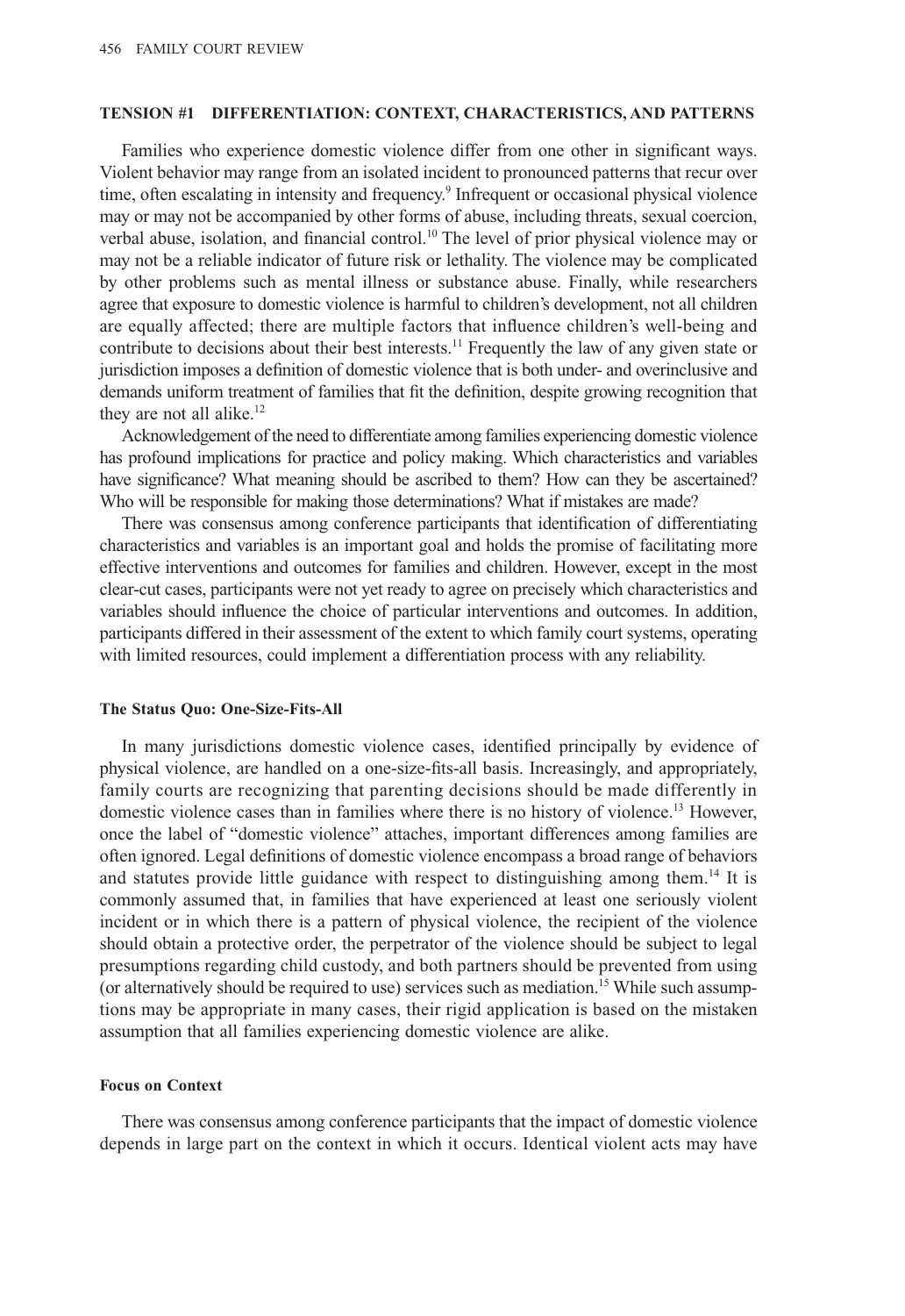different meanings depending on the impact on the victim and the intent of the perpetrator.<sup>16</sup> Consider a situation where partner A slaps partner B. First imagine that when the incident takes place there is no prior history of physical violence or of other abusive behaviors between A and B. Then imagine that, although this incident is the first instance of physical violence, A has previously undermined B's efforts to seek employment, denigrated B's parenting in front of the children, and isolated B from her family and friends. Then imagine a situation where A broke B's nose the week before and A is threatening to kill B and harm their children. The act of slapping is the same in each situation but the impact and consequences are very different. As a result, judicial focus on a single violent incident without consideration of its larger context is misleading and dangerously incomplete. Failure to consider context can endanger victims, embolden perpetrators, and place children at risk.

#### **Identification of Characteristics and Variables Useful in Differentiating Families**

Practitioners and researchers agree that some defining characteristics and variables among individuals, relationships, and situations—are particularly significant when working with families in which domestic violence has been identified or alleged. However, consensus breaks down about precisely which characteristics and variables hold significance. Without a common vocabulary to describe them, it becomes impossible to determine whether these differences of opinion are differences of language only or reflect deeper differences of perspective. Significance, in this context, is associated either with determining the level of ongoing risk posed to family members, with or without intervention, or with predicting the likely efficacy or impact of particular interventions or custody and access determinations.

There was consensus among conference participants that each domestic violence situation must be closely examined to determine the potential for lethality, the risk of future violence, and the presence of other forms of intimidation.<sup>17</sup> Critical variables identified by conference participants included: the frequency, intensity, and recency of the violence; the presence of sexual coercion or abuse; the existence of nonphysical coercive strategies including verbal abuse, threats, isolation, and financial control; the presence of an established history of violence, criminal activity, substance abuse, or mental health issues; the determination of "who is afraid of what"; the needs, interests and well-being of children; any history of child maltreatment; and the extent to which the violence is consistent with a recognized pattern with proven implications for ongoing risk or the utility or impact of particular interventions or determinations. Family strengths and protective factors should also be taken into account and supported.<sup>18</sup>

Research presented or referenced at the conference supports identification of factors related to risk that may be helpful in differentiating families and confirms the significance of many of the variables identified by conference participants. Ellis and Stuckless, for example, have tested and validated a screening instrument (DOVE) for use in the mediation setting based on nineteen statistically significant predictors of male partner violence grouped into seven categories: past violence (assault, serious physical injury, sexual assault, leaving home or calling police because of partner's violence), past abuse (emotional abuse, serious emotional injury), emotional dependency (threats to harm/kill self if partner left, threats to harm/kill partner if partner left, possessiveness or jealousy), relationship problems (hard to get along with, communication deficits, blame, anger),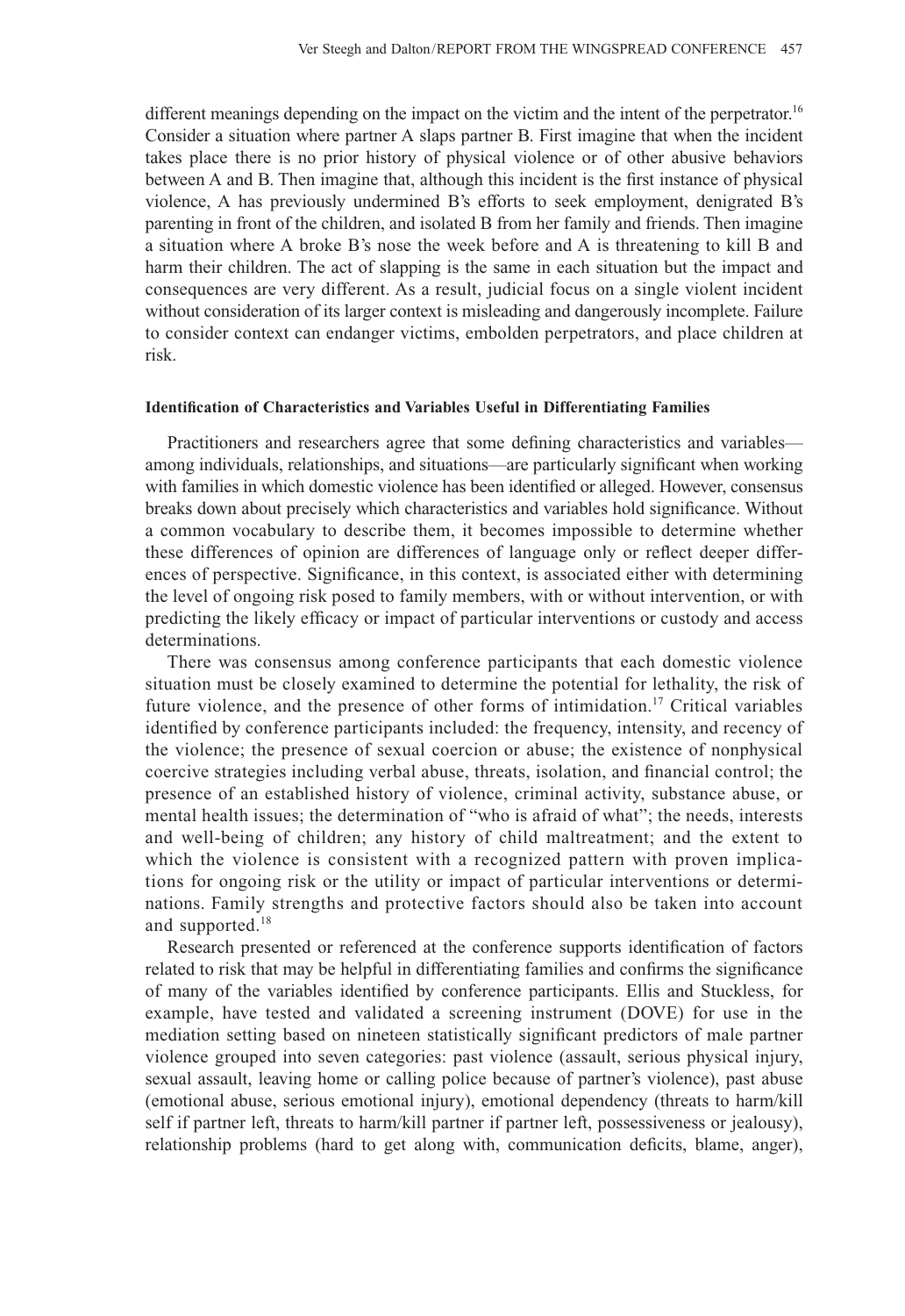mental health problems (taking medication), control (tried to control partner, used violence/abuse to control partner), and substance abuse (drinking, drugs).<sup>19</sup> Johnston, in a review of research on differentiation, enumerates nine indicators of acute dangerousness: threats and fantasies of serious harm, a history of violence, the availability of weapons, drug and alcohol use, high depression and rage, a history of mental illness, an obsession with or possessive attitude toward the partner, a disregard or contempt for authority, and the existence of a recent stressor. $20$ 

There was consensus among conference participants that additional research is needed to refine this identification and investigation of the characteristics and variables relevant to risk assessment, maintaining the safety of family members, offering appropriate interventions, and making optimal determinations with respect to custody and access.

#### **Aggregation of Differentiating Characteristics into Patterns**

Although each family experiencing domestic violence, or in which domestic violence is alleged, must be considered individually and in context, research and experience suggest that characteristics and variables significant for differentiating families may occur in clusters or patterns.<sup>21</sup> Lack of a common descriptive language has hindered identification of these patterns of violence and made it difficult to gauge the level of agreement about them. There was consensus among conference participants that further investigation is warranted.

Both researchers and practitioners have offered domestic violence typologies in an attempt to capture recurring patterns of domestic violence and facilitate appropriately differentiated responses.<sup>22</sup> Thus far, attempts to reach consensus around these patterns and their implications, or to develop a meta-framework within which to situate them, have been bedeviled by the lack of a common vocabulary. Discussions at the conference centered around the following patterns suggested by the research literature:

*Violence used by a perpetrator in the exercise of coercive control over the victim.* Sometimes referred to as "classic battering," this type of violence occurs when an abuser (usually male) uses force as one tactic in a larger escalating pattern aimed at intimidating and controlling the victim. Physical violence and sexual abuse are often accompanied by threats, psychological and emotional abuse, isolation of the victim, manipulation of children, and exercise of economic control.<sup>23</sup>

*Violent resistance or self-defense.* This type of violence occurs when a victim (typically female) uses violence to protect herself against a perpetrator who is using force as a part of a larger pattern of coercive control.<sup>24</sup>

*Violence driven by conflict.* This type of violence takes place when an unresolved disagreement spirals into a violent incident, but the violence is not part of a larger pattern of coercive control. It may be initiated by either the male or female partner.<sup>25</sup> However, female victims are more likely to suffer negative consequences, including injury, than are men. $26$ 

*Separation-instigated violence.* With this type of violence, the first violent incident occurs at the time of separation as a response to the trauma of separation on the part of an individual with no history of coercive controlling behavior.<sup>27</sup> Separation-instigated violence may alternatively be viewed as a subset of violence driven by conflict. However, under either approach, care must be taken to distinguish separation-instigated violence from the first violent manifestation of coercive control.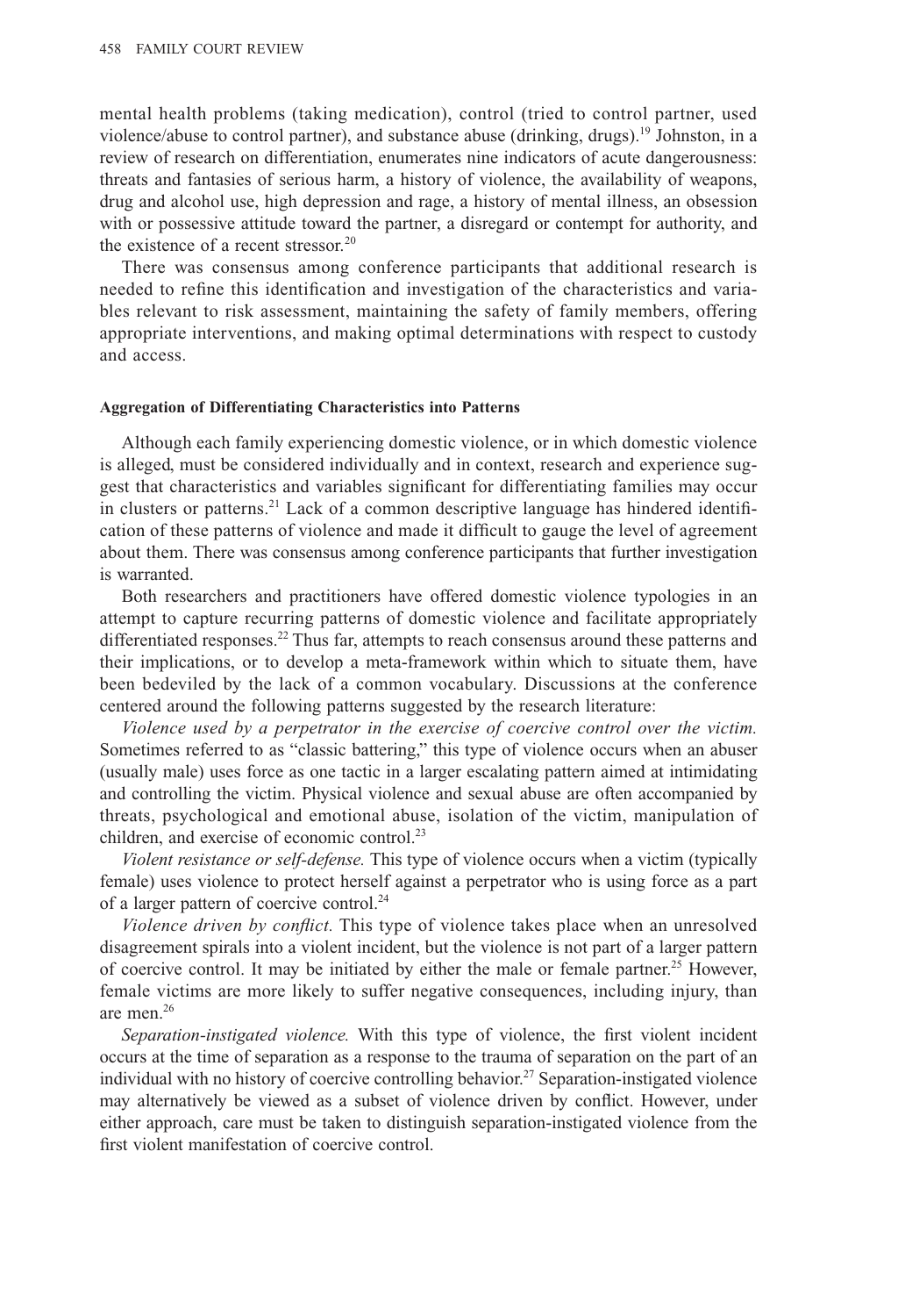*Violence stemming from severe mental illness.* Some perpetrators of domestic violence evidence psychosis and paranoia, and their violence is driven by severe mental illness.<sup>28</sup>

Conference participants expressed strong concerns that the inappropriate use of these or other labels could potentially place families in danger, or steer them toward inappropriate interventions. In addition, to the extent that typologies draw bright lines differentiating one type of violence from another, their application is likely to oversimplify family situations which are complex and not so easily categorized in practice. Finally, without substantial expertise and experience on the part of those charged with applying the labels, they are vulnerable to manipulation and misidentification.

There was consensus among conference participants that further research and discussion is necessary to substantiate the existence of these or other patterns of violence, to develop common language to describe them, to investigate their implications, and to prevent the unanticipated negative consequences that could stem from their use. On the positive side, participants appreciated that viewing domestic violence through the lens of potential patterns provides an opportunity to reexamine fundamental assumptions and think about how different family situations could be effectively matched with selected interventions and outcomes based on risk level.

#### **Patterns and Gender**

Because of contradictory research findings, researchers have historically disagreed about the extent to which males as opposed to females initiate domestic violence. Crime studies and police-call data show much higher rates of assault by men than by women.<sup>29</sup> However, so-called "family conflict" studies have found nearly equal rates of assault by men and women (and also higher overall rates of assault).<sup>30</sup> Both groups agree that women are more likely to be injured and suffer other repercussions as a result of the violence.<sup>31</sup>

Further investigation of patterns of domestic violence could shed light on the contradictory findings. For example, Murray Straus suggests that researchers have studied different populations experiencing different types of violence.<sup>32</sup> Researcher Michael P. Johnson analyzed the data used in both types of studies and concluded that the crime and police-call data studies were measuring violence used in the exercise of coercive control, which is primarily perpetrated by men, and that the "family conflict" studies were predominantly measuring violence driven by conflict, which may be initiated equally by men and women.<sup>33</sup>

Many conference participants felt strongly that domestic violence is not gender neutral, that gender inequality underlies the violence in many families, and that family court systems must be alert to issues of gender both in the cases coming before them and in their own processing of those cases. At the same time, there was a general recognition that not every case of domestic violence is male initiated and that the ultimate obligation of the court system is to address each case on its own merits.

#### **Summary: Need for Additional Investigation and for a Common Vocabulary**

While conference participants agreed that families experiencing domestic violence differ from one another in significant ways, varying points of view were expressed concerning how to think about and explore differentiation. Recognizing that every family is unique and that each situation should be considered in context, those attending the conference expressed ongoing interest in continued efforts to identify distinguishing characteristics and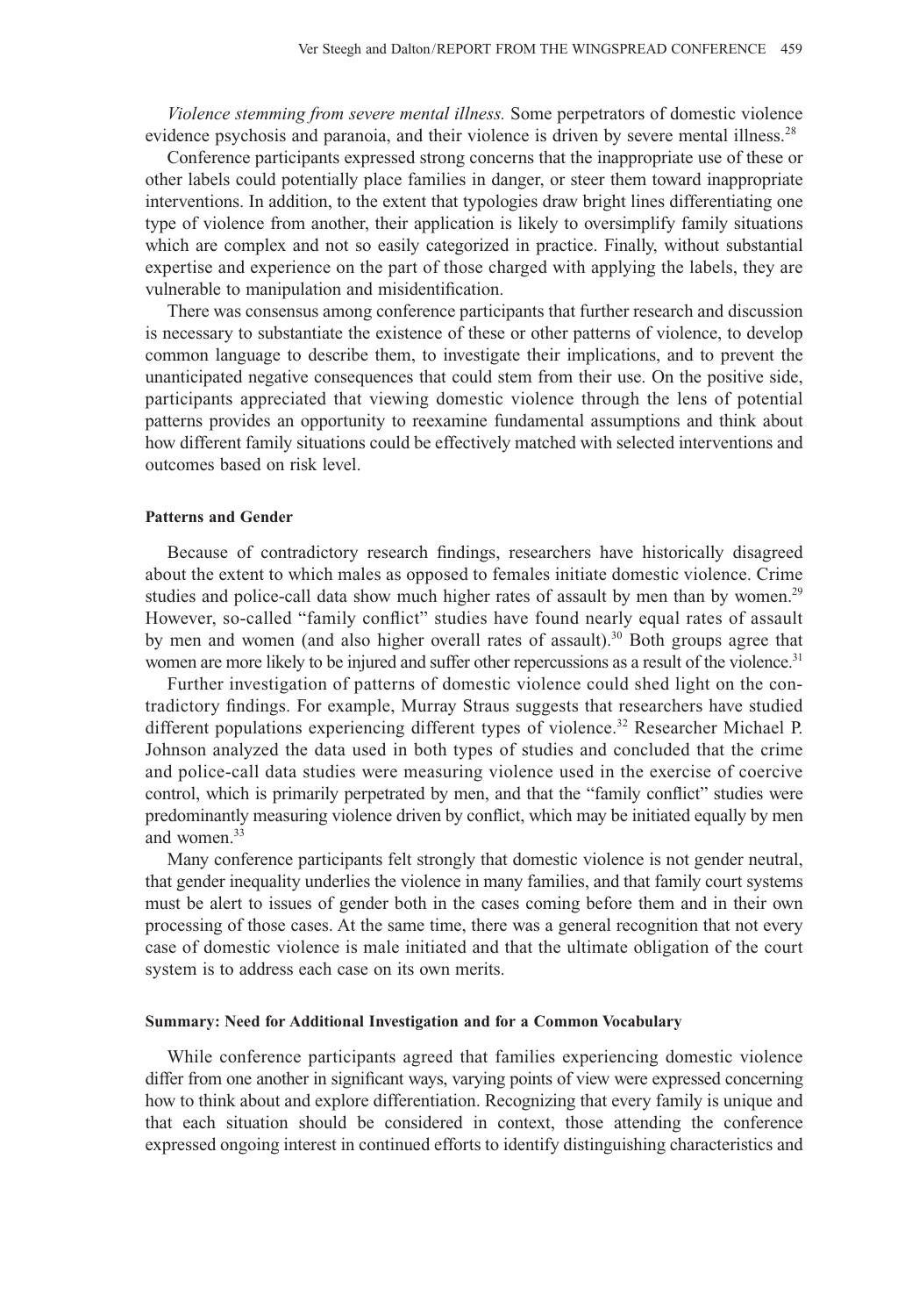variables and explore the existence of patterns of domestic violence. All agreed that this important work would be enhanced by development of a common vocabulary to more accurately describe these phenomena.



### **TENSION #2 SCREENING AND TRIAGE: SIMPLICITY AND NUANCE**

The first-order task of identifying domestic violence falls on those who interact with the family as it enters the court system. Conference participants emphasized that, in many jurisdictions, no person or office is specifically charged with screening for domestic violence. Further, even when a screening process is in place, cases may go undetected because domestic violence can be difficult to discern and either or both of the adult parties, for different reasons, may downplay the abuse. There was consensus among conference participants that families entering the court system should be screened for domestic violence, but less consensus about how this should be accomplished. The ideal recommended by experts is that more than one method of screening be undertaken.<sup>34</sup> In current practice, screening protocols can include one or more of the following: the administration of a written questionnaire, $35$  the conduct of a screening interview, a check of court and public records, and continued watchfulness for evidence of domination and control.<sup>36</sup>

There was consensus that, when cases of domestic violence are identified or when initial screening is insufficient to confirm or rule out the presence of domestic violence, families should be individually considered and referred to appropriate services and court processes. As a part of the screening and review process for each family, risk and protective factors should be identified and mitigated or supported, respectively.<sup>37</sup>

Discussions of screening inevitably reproduced participants' concerns about the use of standardized differentiating characteristics, variables, and patterns in the screening process. If the focus of the analysis is on the identification of a serious incident or recurring incidents of physical violence, for example, a historic pattern of coercive control may be overlooked, and the ongoing risk to family members may not be addressed. To avoid such a circumstance, Jaffe, Crooks, and Bala recommend, and conference participants supported, a multimethod, multi-informant approach to family assessment featuring increasingly intense inquiry as higher levels of conflict and abuse are uncovered.<sup>38</sup> Indeed, effective screening may ultimately require use of a variety of screening tools, each developed for a specific purpose and for potential use at different stages of the proceeding. For example, while the initial focus of screening might concern lethality and safety, that initial inquiry might trigger a mental health or substance abuse assessment or a further screening to assess the appropriateness of participation in dispute resolution processes such as mediation. $39$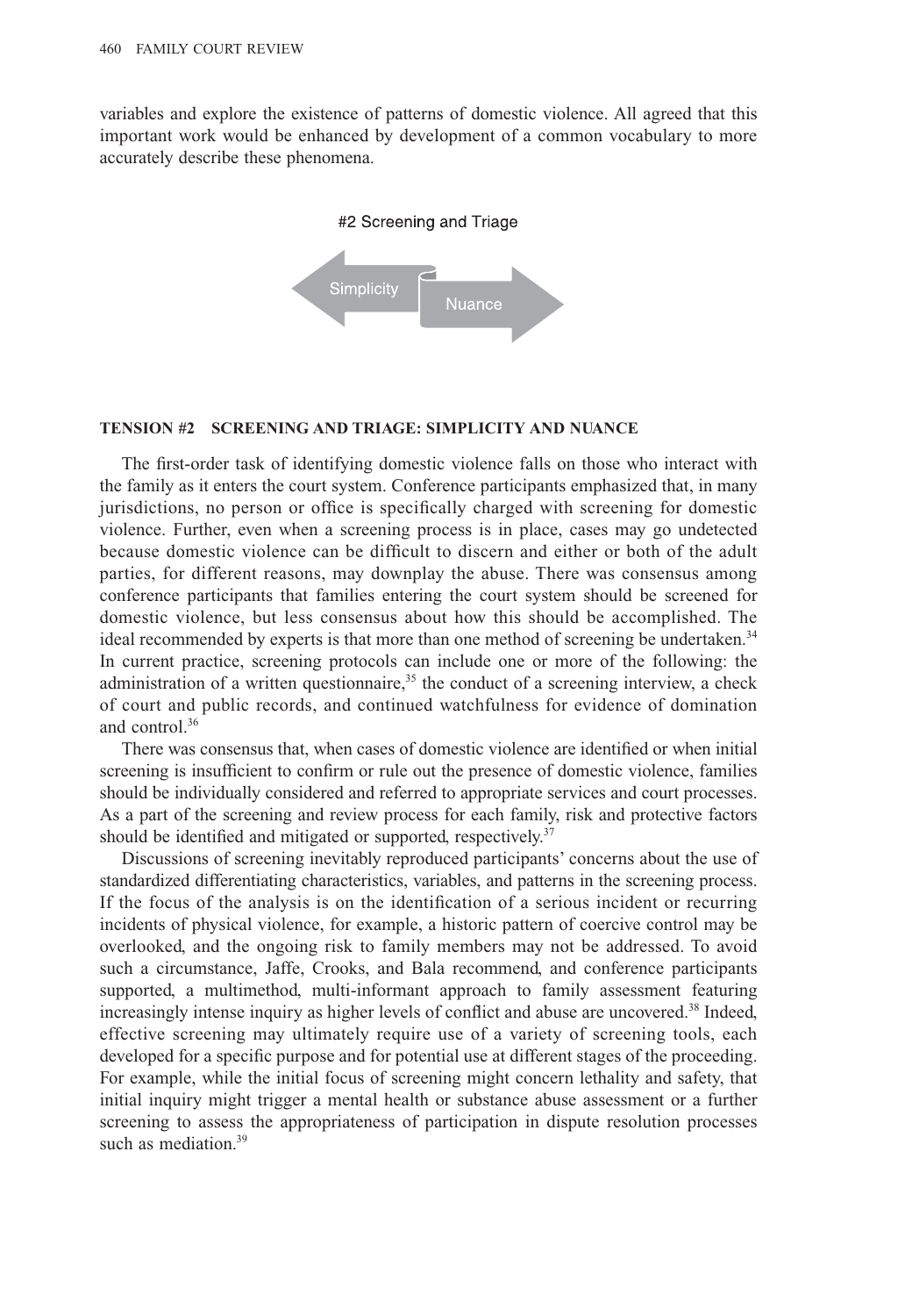Among conference participants there was a general recognition that few screening instruments are currently aimed at differentiating among domestic violence cases and that many instruments in use in the courts have not been tested or validated.<sup>40</sup> One notable exception, for which participants expressed enthusiasm, is the DOVE instrument referenced above, which "links violence prevention interventions with (a) level of risk; (b) the presence of specific types of predictors; and (c) types and levels of violence and abuse" in the mediation setting. This instrument not only takes risk level and type of violence into account, but has been empirically validated by a two-year field study. DOVE integrates safety planning by recommending specific interventions linked to limitation of opportunities for abuse and consideration of the motivation of the perpetrator.<sup>41</sup>

Beyond the initial challenge of developing, testing, and introducing into court practice screening protocols with the proven capacity to detect domestic violence, steer families toward appropriate services, and guide judicial decision making, conference participants identified three critical additional challenges related to screening and triage.

First, screening procedures must be culturally (and socioeconomically) sensitive.<sup>42</sup> Unfortunately, many tools do not take culture into account and those charged with screening and triage may not be knowledgeable about cultural perspectives that are relevant both to risk assessment and to the choice of intervention or of custody or access determination. Additional research, training, and discussion is needed in this area.

Second, screening instruments must be sufficiently complex and nuanced to provide accurate information, but at the same time they must be simple enough to be administered by people with markedly different educational backgrounds and experience levels. Some court systems employ professionals who are charged with the task of screening and triage but many court systems do not have such resources available. Consequently, instruments and procedures need to be developed for effective use in a wide range of settings and by people with a wide range of expertise.

Third, because errors will occur, screening protocols should include feedback loops and opportunities for both additional input by the parties and others and procedures for formal challenge. Parties may not always distinguish between professional recommendations and court orders, and unless formally adopted by the court, the work of screeners and case managers may not be subject to formal appeal. If that is the case, other forms of accountability and quality control should be instituted.



#### **TENSION #3 PROCESS AND SERVICS: INCLUSION AND EXCLUSION**

When families experiencing domestic violence are meaningfully differentiated from one another, it becomes possible to tailor interventions to meet the specific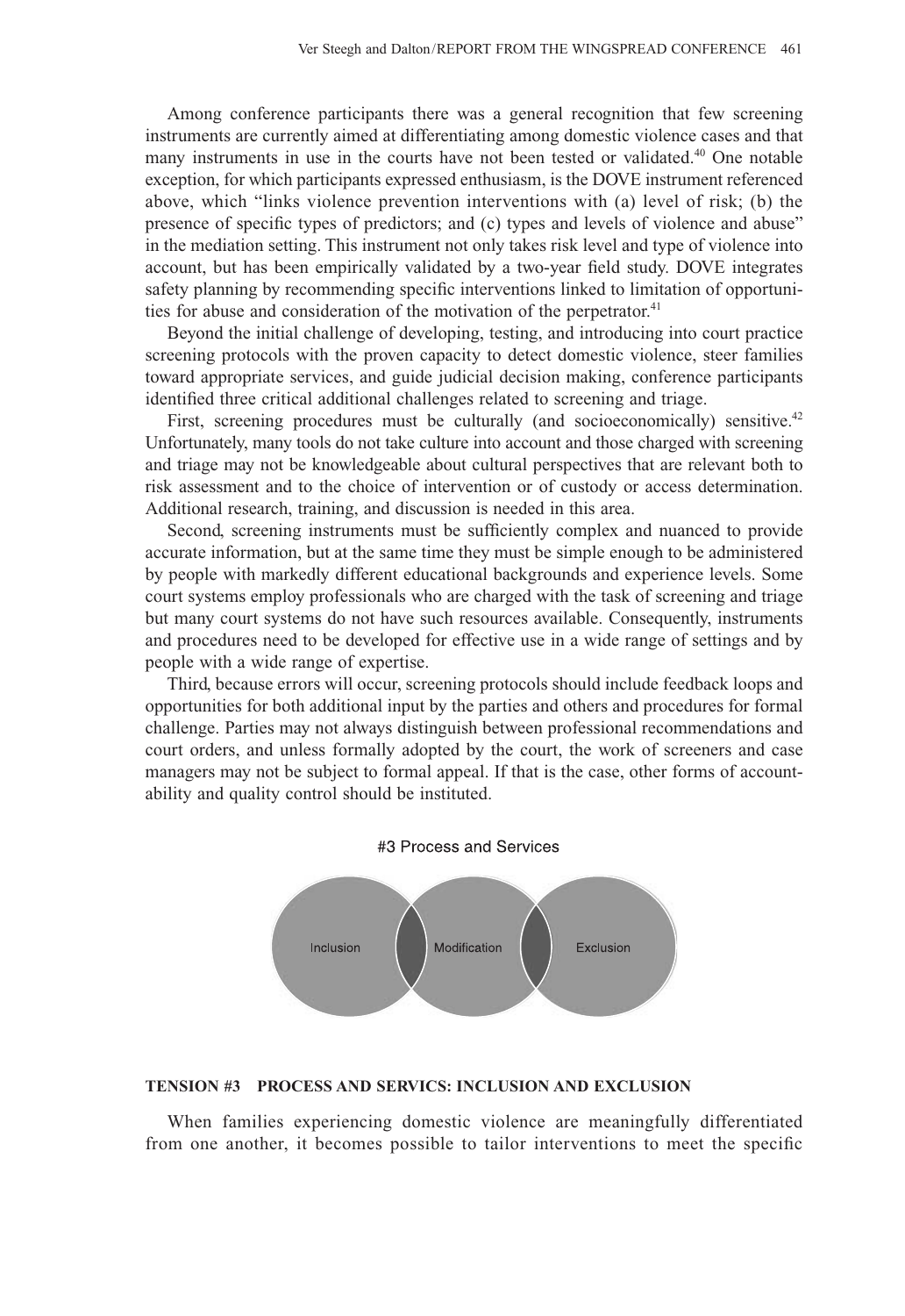needs of family members. Under the current system, families who have experienced domestic violence may, either because the violence is not identified or because its implications for the future are not understood, be automatically referred to processes and services that, while helpful to many families, are inappropriate and even dangerous in the particular family situation. In the converse, if a family is identified as having experienced violence, family members may, under existing protocols, be discouraged from using processes and services that could, with appropriate attention to safety, be helpful. $43$ 

Referrals for parenting education were discussed as one example. In many jurisdictions, parents are routinely referred to parenting education courses that stress coparenting, ongoing contact, and reducing conflict levels. These messages are ill advised in situations where there has been either a history of violence or a pattern of coercive control. Such parents should be excused from the class or, in the alternative, each parent should be offered, separately, a special parenting skills class that would stress safety planning and parallel parenting and offer domestic violence information and referrals.<sup>44</sup> However, referral to a standard parenting education class could be appropriate (especially if no special class exists) in a situation where a single incident took place at the time of separation and there is no other history of coercive control or abuse. Thus, each family situation must be considered in context and in light of what is helpful and safe for individual family members.

Rather than assuming that all violent families benefit from or are harmed by particular interventions, effective screening and case review could lead to an individualized determination of what processes and services would be helpful. With additional research and study, it might be possible to determine which interventions are appropriate for families exhibiting specific characteristics or involved in an identified pattern of violence.<sup>45</sup> At the same time, the usefulness of categorization must be balanced against the danger of adopting rigid approaches that fail to take individual context into account.

Conference participants presented and discussed a comprehensive array of potential services,<sup>46</sup> while recognizing that many services are not currently available in many jurisdictions, that not all services will be suitable for all families, and that much work remains to be done to determine both the efficacy of particular services and their appropriateness for particular families.

Even without further elaboration, a listing of the wide variety of services discussed underscores both their significant potential for assisting families in transition and the need for care in matching families with appropriate services. Among the services discussed were: lethality assessment; batterers' treatment and anger management programs; alcohol and drug treatment; dual-diagnosis consultants and treatment; victim support and treatment; posttraumatic stress groups; therapy; mediation; supervised access and exchange facilities; reunification therapists; parenting coordination; assistance in implementing court-ordered parenting plans; treatment for traumatized children; parenting without violence classes; parenting education, skills training, and coaching; custody evaluation; child protection services; protective orders; removal of weapons; criminal penalties; court orders with triggers; suspended or supervised visitation; case management; interpreter services; housing and employment assistance; immigration services; establishing child support and paternity; child care; and advocacy.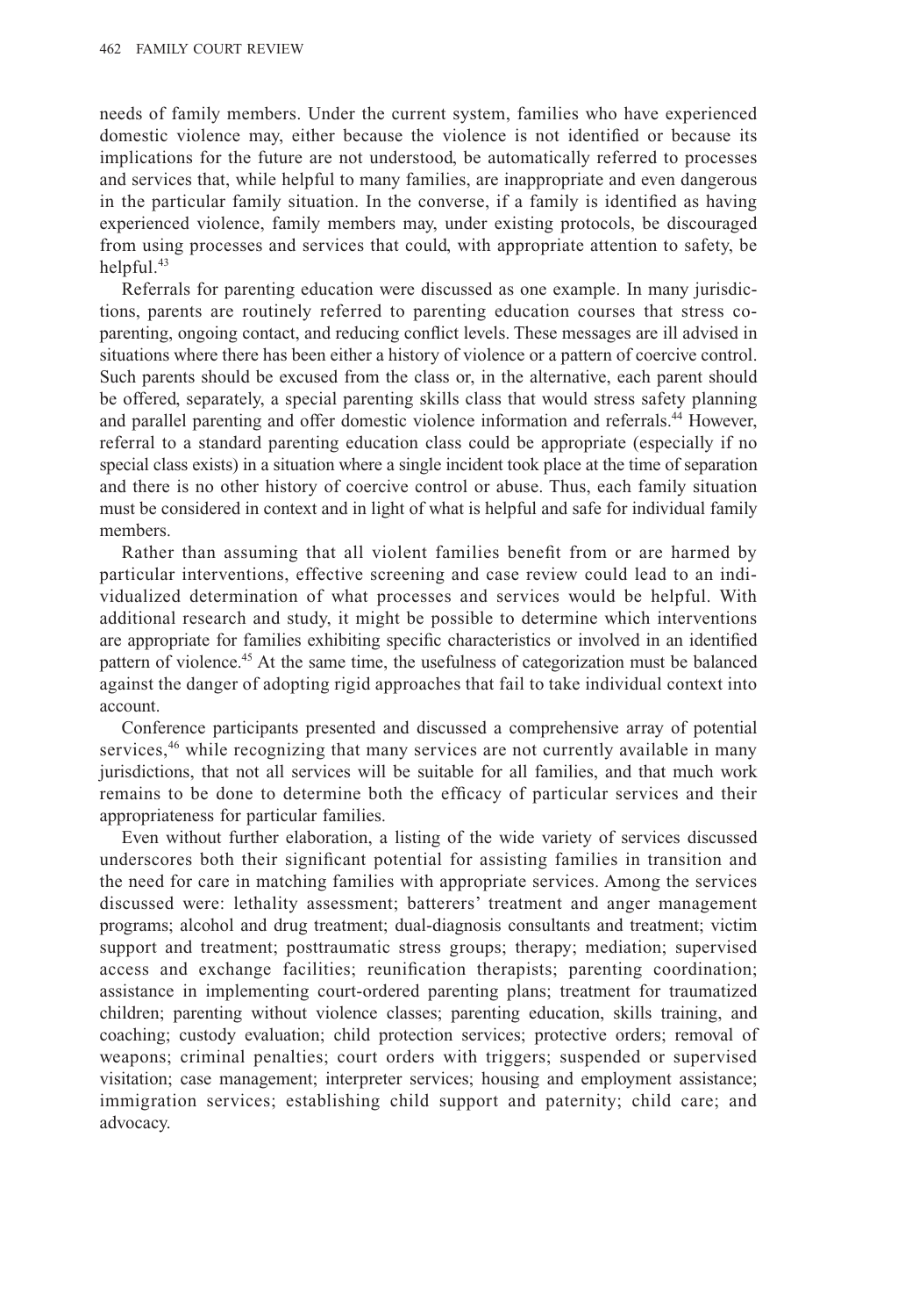

### **TENSION #4 OUTCOMES FOR CHILDREN: SAFETY AND ACCESS**

There was consensus among conference participants that special precautions must be taken when fashioning parenting arrangements for families where domestic violence has been identified or credibly alleged. Those precautions include taking the long view of the process as a case makes its way through the family court system: recognizing that temporary orders or emergency parenting plans may be needed in the short term, that long-term parenting arrangements can and should await a fuller investigation of the family situation, and that some families will require ongoing monitoring and follow-up. At every stage, an effort must be made to match parenting arrangements with both the level of violence and ongoing risk posed by the family situation and the resources available to secure the family's safety and assist the parties in their parenting.

As this introduction suggests, court decision making about parenting arrangements may be viewed as occurring in three phases.<sup>47</sup> Initially courts may be called upon to develop *temporary orders or emergency parenting plans* based on relatively preliminary information. At this stage, safety should be the primary focus. If it seems that one parent poses a risk to other family members, it may be necessary to restrain and/or monitor that parent. There may need to be safety planning for the other parent and the children, including the use of community resources and the possible entry of temporary custody and protective orders.<sup>48</sup>

As more information becomes available, *long-term parenting arrangements* will be considered and implemented, and families may be referred to a variety of services.<sup>49</sup> Depending on the nature of the violence and the resources available, a continuum of parenting arrangements may be considered.<sup>50</sup> Conference participants looked in particular at a continuum suggested by Jaffe, Crooks, and Bala, in which parenting arrangements range from co-parenting to parallel parenting, supervised exchange, supervised visits, and finally no contact.<sup>51</sup> In this model, the frequency, severity, and pattern of the violence (as discussed previously) are foundational considerations. Furthermore, plans must be realistic and based on services and interventions that are actually available for families. As discussed more fully in the next section, lack of resources may seriously limit options and make accommodation of conflicting priorities less likely. Finally as the court process proceeds and additional information becomes available, more refined and tailored planning can be undertaken.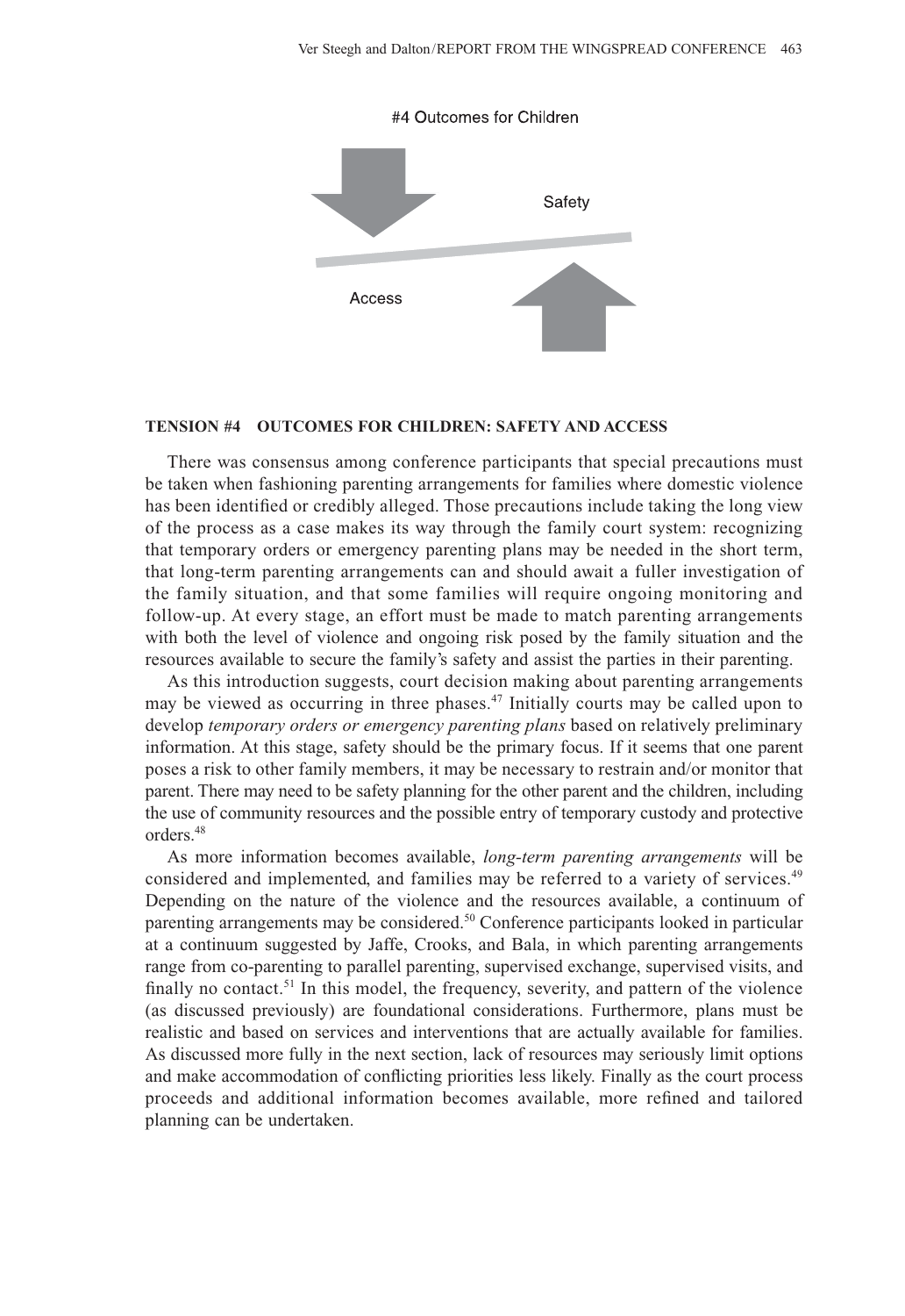| Parenting Arrangement | Description                                                                  | Indicators & Contraindicators                                                      |
|-----------------------|------------------------------------------------------------------------------|------------------------------------------------------------------------------------|
| Co-parenting          | Parents cooperate closely                                                    | Requires mutual trust and communication                                            |
| Parallel parenting    | Minimal contact between parents under<br>detailed and highly structured plan | Each parent contributes positively but<br>parents have an acrimonious relationship |
| Supervised exchange   | Transfer children with supervision                                           | Each parent contributes positively<br>but parents need a buffer for transition     |
| Supervised access     | Safe contact with high-risk parent                                           | Child has something to gain from safe<br>access to high-risk parent                |
| No contact            | No access                                                                    | No meaningful relationship possible.<br>with high-risk parent                      |
|                       |                                                                              |                                                                                    |

### **Continuum of Parenting Arrangements**<sup>52</sup>

For some families, even after the careful crafting of a long-term parenting plan, *ongoing monitoring* and follow-up may be necessary to provide accountability and assure safety going forward.53 Conference participants recognized the importance of ongoing case management for some families but expressed concern that many courts are not sufficiently equipped or funded to provide it.

At every stage of the proceedings, courts are faced with important but often conflicting priorities. In cases in which domestic violence is proven or credibly alleged, for example, the initial focus of the court system must necessarily be on safety. Yet judges must simultaneously remain cognizant of the importance of children's healthy relationships with parents or other family members and the costs of disrupting those relationships.

In her presentation to the conference, Janet Johnston suggested a specific method for analyzing conflicting interests. The initial goal, she proposes, should be to meet five guiding principles or priorities:

- Priority 1: Protect children
- Priority 2: Protect the safety and well-being of the victim parent
- Priority 3: Respect the right of adult victims to direct their own lives
- Priority 4: Hold perpetrators accountable for their abusive behavior
- Priority 5: Allow child access to both parents<sup>54</sup>

However, where the simultaneous achievement of all five priorities is not possible, priorities lower on the list should be successively relinquished until the conflict is resolved.<sup>55</sup> Thus, in a situation where visitation cannot safely occur, for example, Priority 5 (access) may be sacrificed in favor of the other four priorities.

In summary, there was consensus among conference participants that differentiation of families experiencing domestic violence is central to the task of making safe and appropriate plans for parenting at every stage of a family law proceeding. However, additional research and discussion is needed to explore the extent to which specific parenting arrangements can be safely associated with particular patterns of domestic violence.<sup>56</sup> Furthermore, the safety and efficacy of parenting arrangements in cases involving domestic violence also depends on the availability of resources both to conduct the assessments that will match families with appropriate parenting arrangements and to provide appropriate supporting services.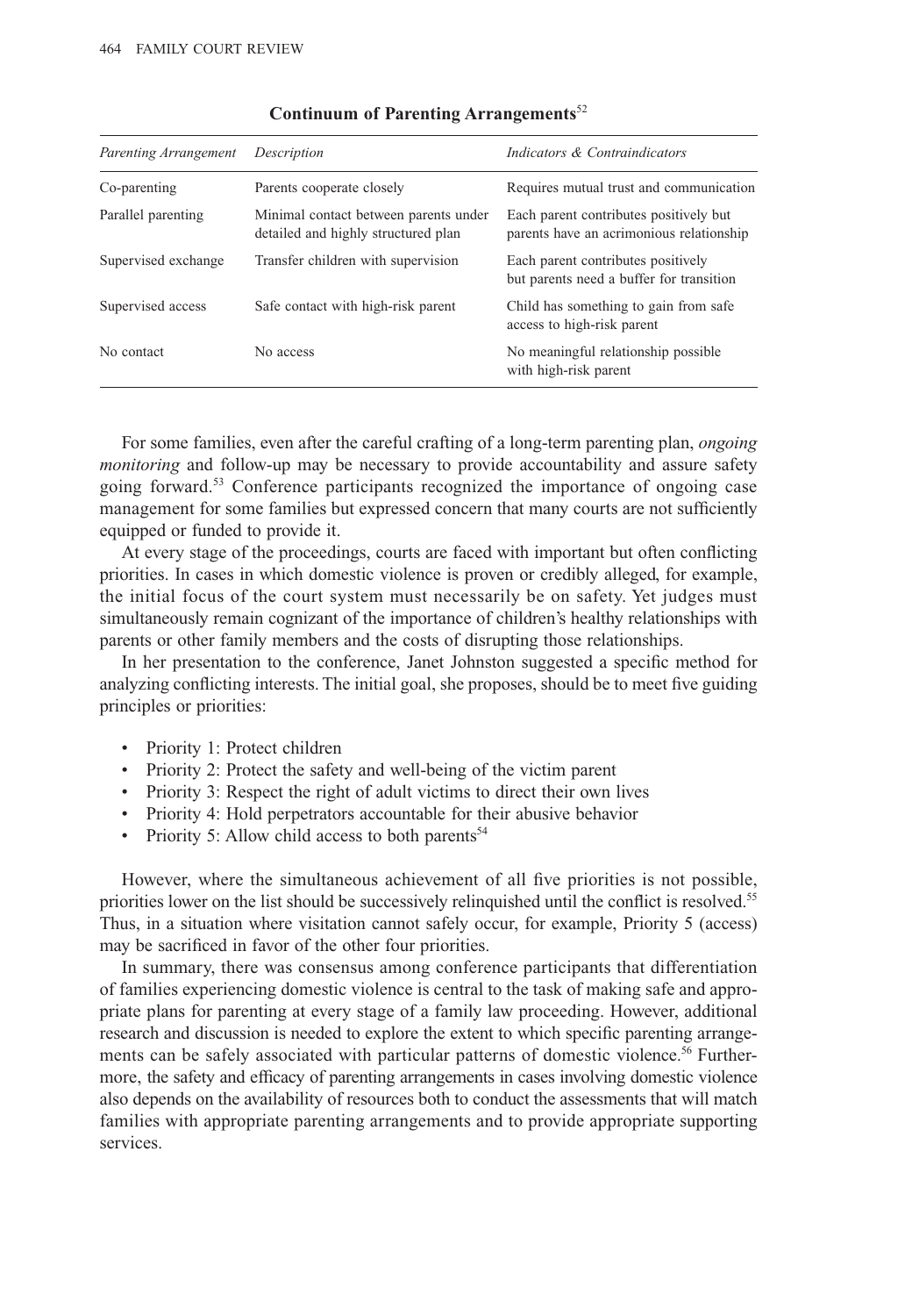

### **TENSION #5 FAMILY COURT RESOURCES AND ROLES: WISHFUL THINKING AND REALITY**

All the conference discussions were colored by recognition that family courts are experiencing increased caseloads involving more complex cases, while at the same time the resources available to them are dwindling. The American Bar Association reported in 2003 that, between 1984 and 2000, domestic relations filings increased by 79%.<sup>57</sup> Also in 2003, the National Center for State Courts found that domestic relations filings had increased by 14% during the previous ten years<sup>58</sup> and that, among domestic relations cases, the highest increase in filings was in the category of custody cases, which increased by 36% between 1993 and 2001.<sup>59</sup>

While caseloads have increased, fewer parties are represented by attorneys. For example, in Oregon at least one party was unrepresented in 80% of family cases.<sup>60</sup> Not only do unrepresented litigants require more court resources, but also pro se victims of domestic violence are less likely to be informed of their legal options and less likely to be protected from abusive partners who may use the court system to continue to exert coercive control.<sup>61</sup> Many families, whether or not they have legal representation, do not have resources to pay for services such as custody evaluations, therapy, mediation, or parenting coordination.

Conference participants stressed, in addition, that the role of the family court has changed dramatically in recent years. In addition to deciding cases that are presented to them, court systems are increasingly involved in managing cases. What is sometimes referred to as "differential case management" involves early screening of cases, assessment of family needs, creation of a service plan including referral to services and appropriate court processes, development of a parenting plan, and potential postdecree monitoring.<sup>62</sup> Thus, the role of the court has expanded beyond decision making to encompass potential ongoing involvement with some families.<sup>63</sup> Many court systems are struggling to meet these new expectations and some question whether courts are appropriately prepared or qualified to do so.<sup>64</sup>

Conference participants were in agreement that, at a minimum, family courts need the ability to coordinate with other courts in the same court system and with court- or communitybased agencies. Considerable enthusiasm was also expressed for the use of unified family courts where all matters pertaining to the family are heard in the same court by the same judge.<sup>65</sup> Coordination is especially important in domestic violence cases where there may be simultaneously pending divorce, paternity, criminal, and child protection actions. Use of unified family courts avoids multiple actions, conflicting orders, and unnecessary delays, $66$ but at the same time involves a further commitment of resources.

A note of caution repeatedly sounded in these discussions was the danger of resting increasing responsibility on family court professionals to make sophisticated and nuanced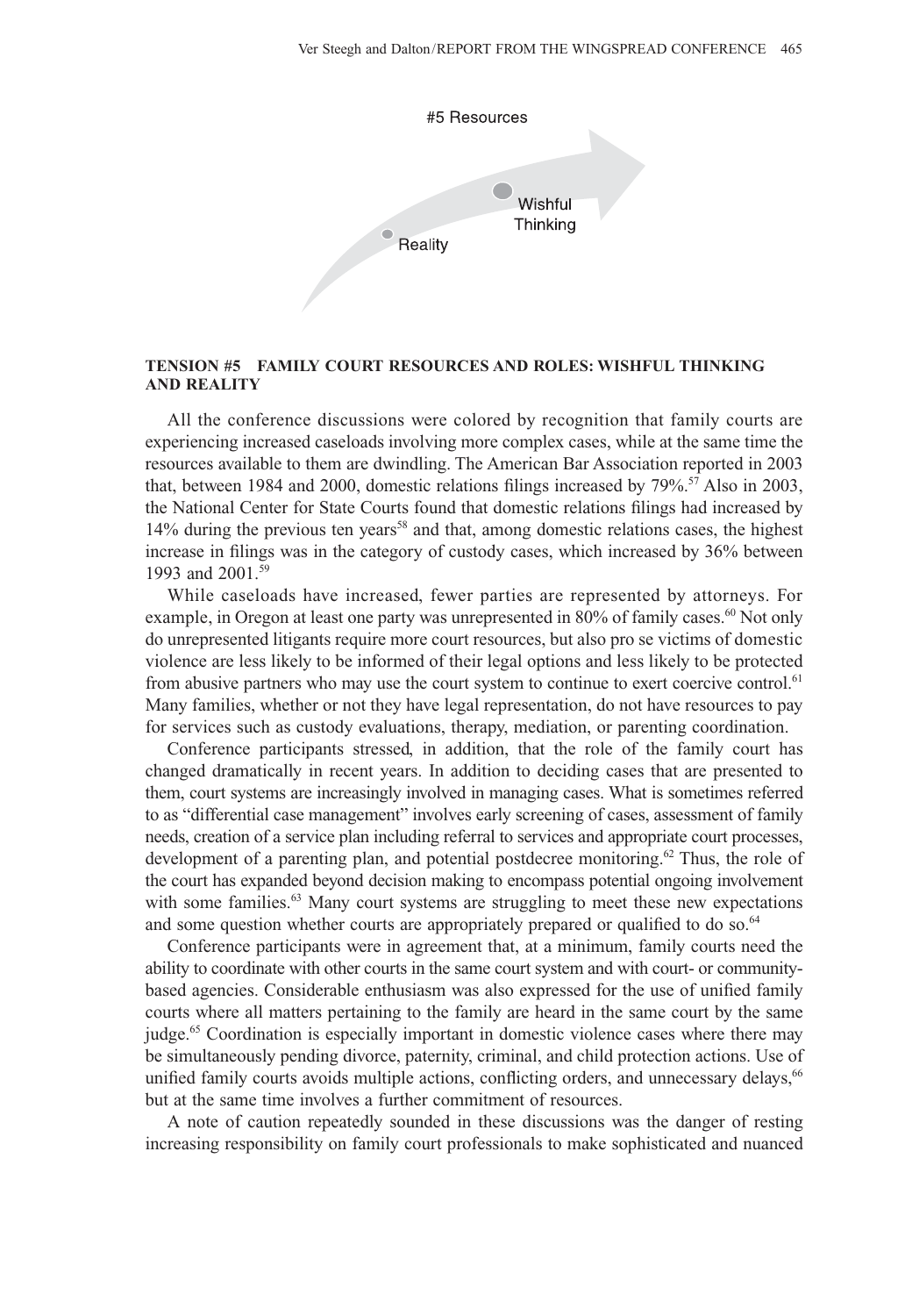judgments about levels of risk and the appropriateness of specific interventions and determinations without providing the resources to ensure that these professionals are adequately qualified and trained. Some participants were also uncomfortable with the idea of courts becoming "agencies" providing "services" and potentially neglecting their important role in fact finding and as enforcers of the laws designed to protect victims of domestic violence.

All participants agreed on the critical need for additional family court resources and they actively debated various responses to an underfunded system. Some urged finding ways to make do with current resources while others favored more aggressive approaches including political activism.

### **CONCLUSION**

As its organizers had hoped and anticipated, the conference proved to be a fertile environment within which to explore how better to serve families affected by domestic violence. The participants were able to move beyond the roadblocks that had previously hampered multidisciplinary collaboration and work together in an atmosphere of open exploration and mutual respect.

The presence of all the professional groups represented at the conference was vital to its success. Domestic violence advocates have increased awareness of domestic violence and changed the legal landscape for victims—they continue to assist, and speak out on behalf of, the women they serve. Family court judges and administrators struggle to ascertain the best interests of children exposed to domestic violence in the face of increased caseloads and diminished resources. Mental health, dispute resolution, and other professionals working in the family court system are a valuable, but scarce resource for families experiencing domestic violence and for decision makers. Finally, researchers and scholars identify and provide cutting-edge research to promote the development of best practices. The expression of all these diverse and divergent points of view heightens the level of discourse about domestic violence and ultimately leads to more thoughtful and effective outcomes.

Conference participants were scrupulous in listening to contrasting points of view and working to clarify points of agreement and areas for future research. As one participant wrote, in reflecting on the work of the conference and the contributions made by researchers, practitioners, policy makers, and advocates:

The solutions to the problems we address need the attention of all of these parties. Empirically grounded research has an important contribution to make but its role is limited to the extent that it addresses the dilemmas at hand, and here is where experienced practitioners have a tremendous amount of wisdom to offer (asking the pertinent questions and offering pragmatic solutions). Further, in that good policy is partly based on collective moral principles and community values, the inputs of concerned citizens—specifically advocates and their clients are also essential to finding solutions. These diverse voices can provide alternative perspectives in thinking about the issues, identify gaps in services/laws/policies, and suggest unintended consequences of solutions that get proposed.<sup>67</sup>

During the conference many participants were energized by hearing fresh perspectives, considering new research, and learning about innovative programs and approaches. Some felt an urgent desire to develop protocols and implement best practices while others urged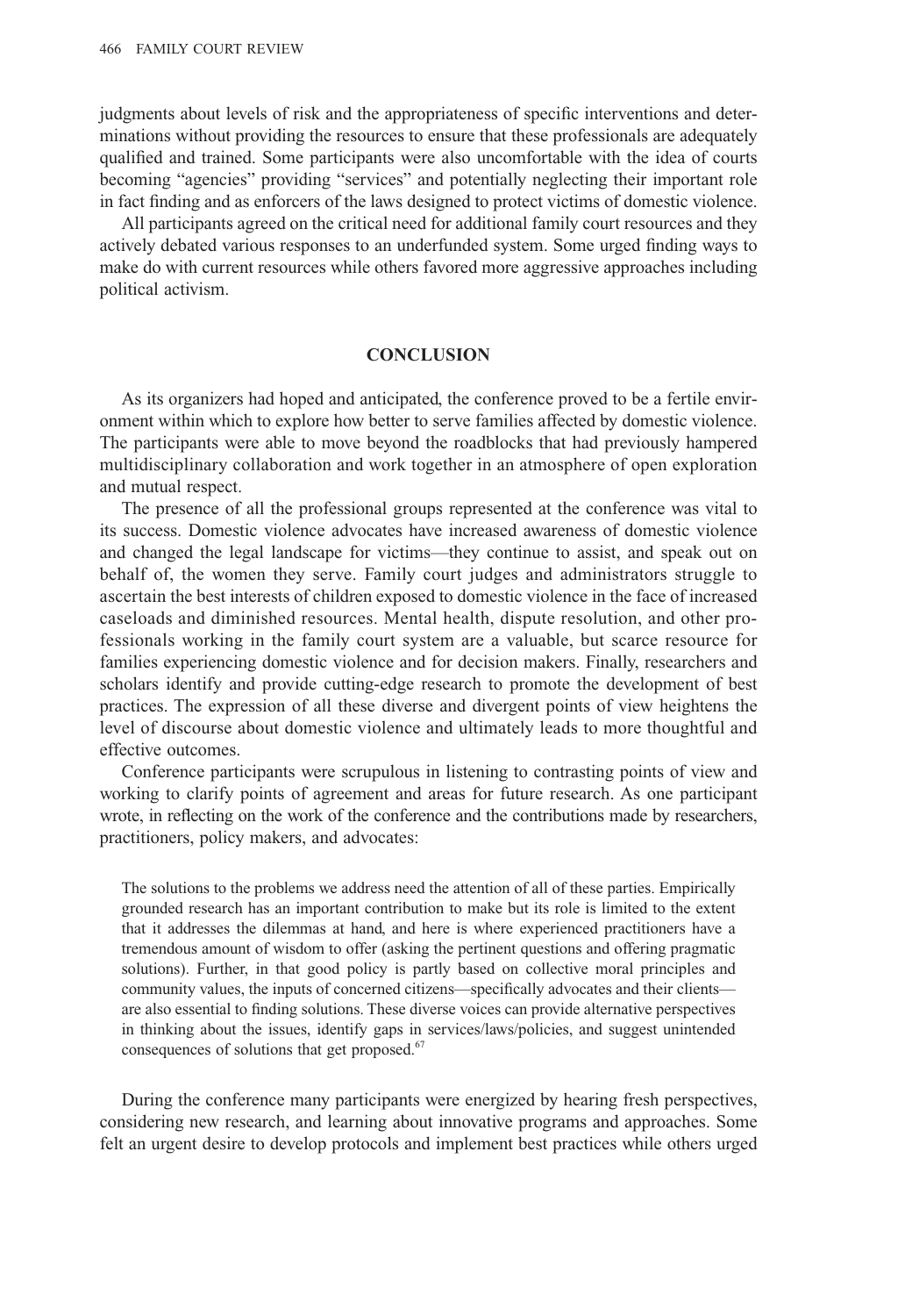caution and reflection. On one hand, judges and practitioners seek immediate direction on how they might more effectively handle domestic violence cases. They are eager to have families with whom they work or who come before them benefit from advances in the field without unnecessary delays. On the other hand, all are aware of the danger inherent in proceeding without taking time to thoroughly evaluate options, listen to different points of view, and consider potential unforeseen problems.

Acknowledging this tension, those attending the conference took two preliminary steps toward furthering the conference agenda. First, in a concluding session, they reviewed areas of agreement and disagreement and arrived at points of general consensus. Throughout this report, we have highlighted those points of consensus, but in addition they are reproduced in their entirety in the appendix below. Second, participants agreed to form several ongoing work groups to continue this important conversation and to invite others to join in the process. Finally, as all participants recognized, it is critical that resources be found and allocated to support this important work, and further research on, dialogue about, and development of, best practices for handling domestic violence cases involving child custody.

### **APPENDIX**

As indicated in the text of this report, the closing session of the conference was dedicated to reviewing areas of agreement and disagreement and affirming points of general consensus, which are documented here.

#### **POINTS OF CONSENSUS**

#### **Differentiating Families Experiencing Domestic Violence**

- 1. Families experiencing domestic violence are not all alike. Consequently, there is a need to identify characteristics and variables that meaningfully differentiate among families experiencing domestic violence. Recognizing differences among these families does not alter the fact that all cases of domestic violence warrant attention and concern.
- 2. Important ongoing tasks for practitioners and researchers are to: (a) identify characteristics and variables significant for differentiating among families with a history of domestic violence; (b) explore the existence of patterns of domestic violence and investigate hypotheses related to them; and (c) develop a common vocabulary to describe identified characteristics, variables, and patterns. These ongoing inquiries must be undertaken with care to prevent unforeseen and unintended negative consequences including rigid or simplistic categorization of complex family situations and mischaracterization of violence based on inadequate assessment.

#### **Screening, Triage, and Assessment of Families**

3. For each family, the implications of domestic violence must be understood and evaluated in context. In assessing risk, the court system should primarily consider risk to the physical and emotional safety of parents, children, and other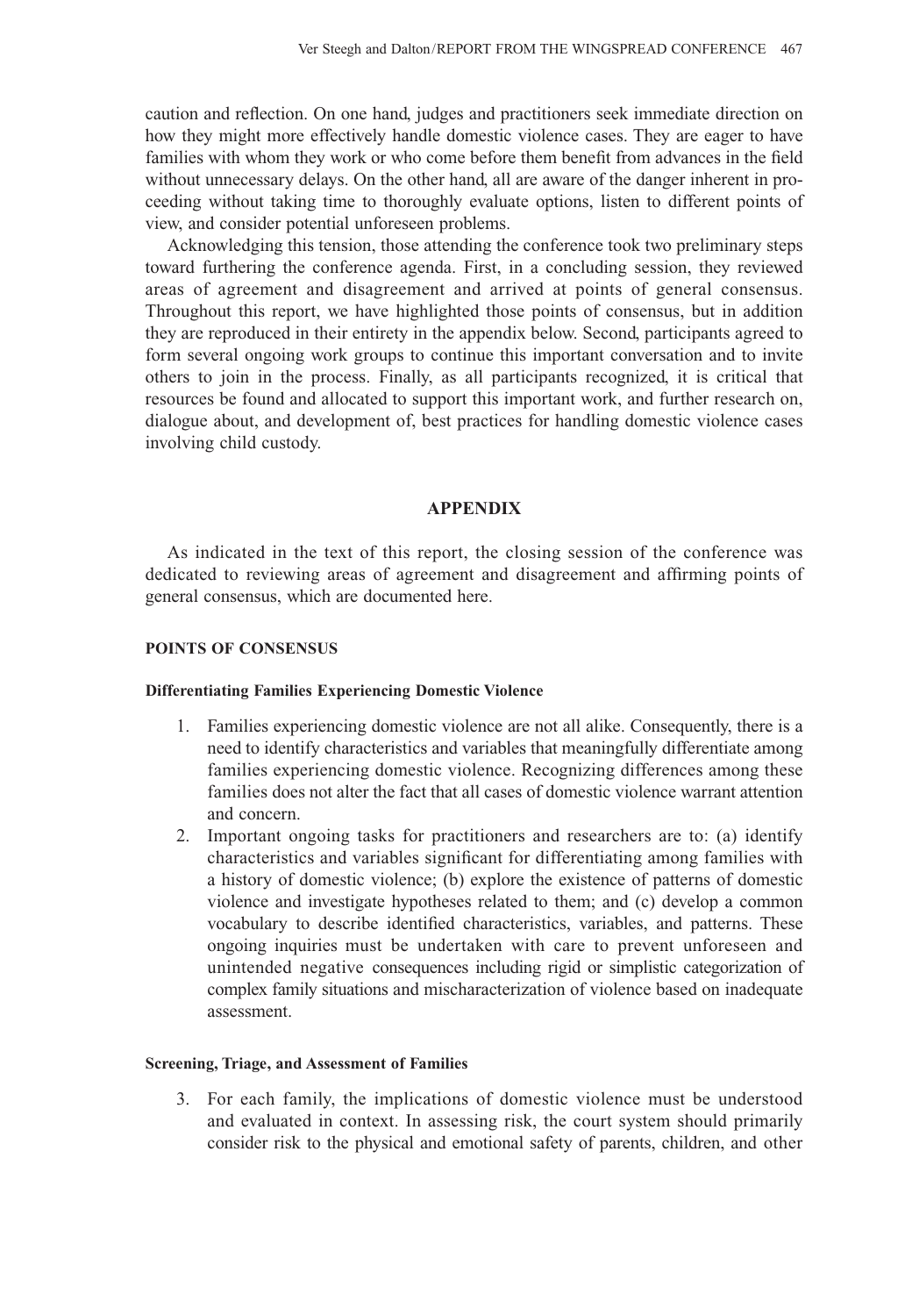family members but remain sensitive to potential disruption of parent–child or other family relationships. The court system should also identify a family's protective factors and support them with appropriate interventions and determinations.

4. Screening and assessment of families are necessary to flag the presence of domestic violence; to evaluate risks and protective factors within the family; and to determine whether significant differentiating characteristics, variables, or patterns are present. Additional work is necessary to create, test, and refine effective and culturally sensitive screening and assessment protocols.

### **Referral to Processes and Services Based on Family Needs**

5. Differentiation of families experiencing domestic violence may be helpful in determining which interventions are likely to benefit them. Additional work is necessary to identify best practices for intervention and referral.

### **Outcomes Tailored to Meet the Needs of Children**

6. Differentiation of families experiencing domestic violence may be useful when considering appropriate outcomes for children. Additional work is necessary to (a) understand when access to children should be supervised or suspended, (b) identify appropriate short- and longer-term parenting arrangements, (c) evaluate the feasibility and desirability of ongoing court monitoring, and (d) develop best practices and model orders based on this work.

### **Family Court Resources**

- 7. In order to effectively serve families experiencing domestic violence, the family court system needs the capacity to perform responsible screening and assessment, offer or link families to appropriate services, and make determinations that support the safety and well-being of children and families. In order to accomplish these goals, courts need the ability to coordinate with other courts in the same court system and with court- or community-based agencies.
- 8. Despite the critical impact of the family court system on children and families, it operates in most, if not all, jurisdictions with insufficient resources. As a result, families without private resources are disadvantaged in their access to the courts and related services.
- 9. For the family court system to function with integrity in cases involving domestic violence, it must be sensitive to the wide variety of family forms and cultural backgrounds of the parents and children who use its services.

### **Need for Ongoing Collaborative Endeavor**

10. Families will be better served if practitioners, researchers, advocates, clients, and policy makers engage in ongoing dialogue to identify shared knowledge about domestic violence and agree on areas warranting additional investigation and attention. Listening to diverse voices improves the likelihood that important issues will be addressed, gaps in knowledge identified, best practices developed, and unintended consequences avoided.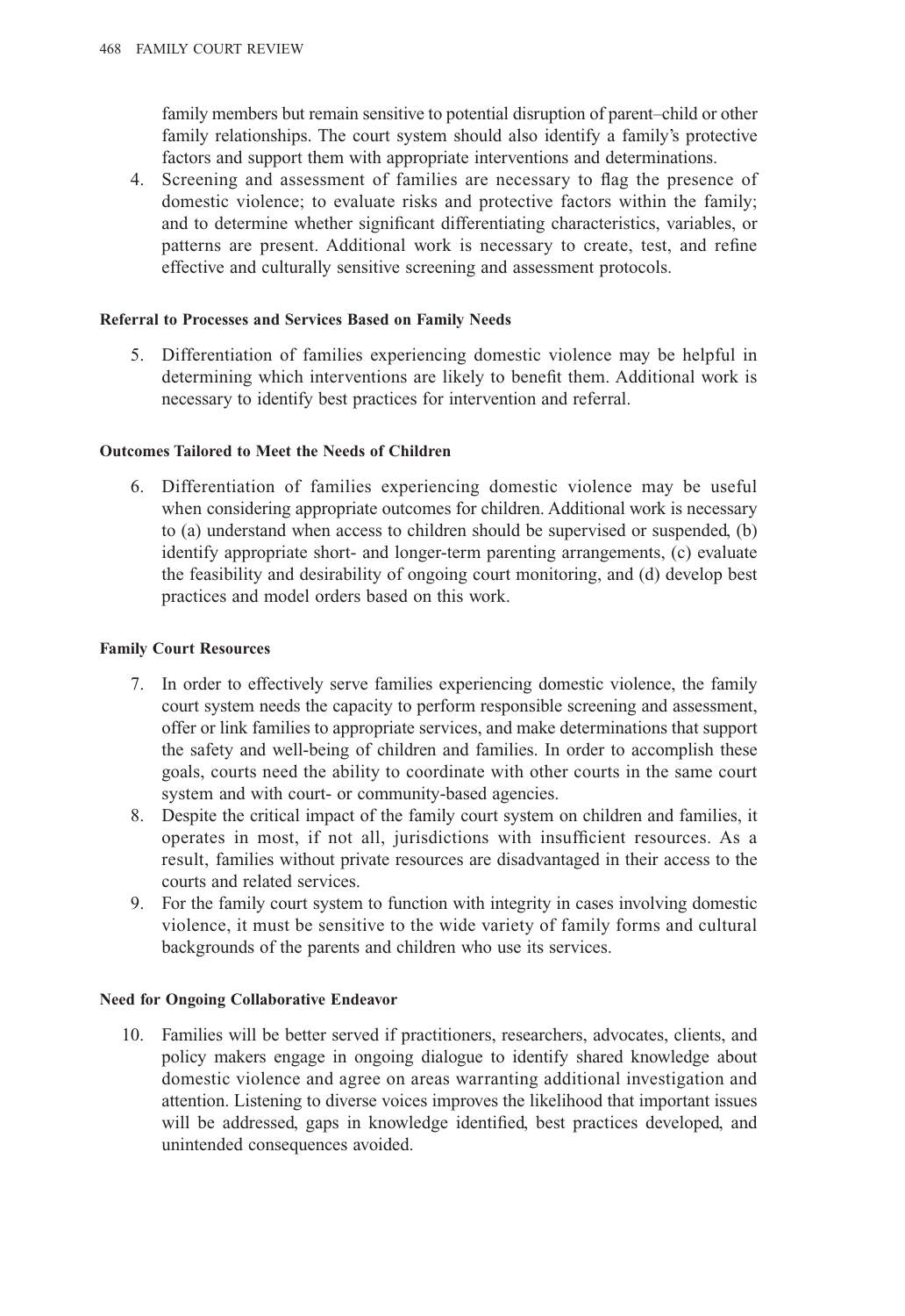- 11. To the extent that professionals from different disciplines use different terminology to describe and discuss domestic violence, communication will be enhanced by working together to develop shared understanding and vocabulary.
- 12. Practitioners and researchers gain valuable insights from each other when given the opportunity for meaningful exchange. Empirical research is most useful to practitioners when it addresses issues and dilemmas that are currently being faced. Similarly, practitioners offer wisdom to researchers regarding pertinent questions and the need for pragmatic solutions.
- 13. Resources should be sought and allocated for the purpose of funding jointly identified research projects, enhancing communication about hypotheses and results, and implementing findings.

## **Implementation and Next Steps**

The group present at the birth of this initiative commits to continue to work toward its fruition and to engage others in its implementation. To that end, a working group or several working groups should be created to:

- A. Identify characteristics and variables significant for choosing appropriate interventions and outcomes for families; explore the existence of patterns of domestic violence and investigate hypotheses related to them; and develop a shared vocabulary to describe those characteristics, variables, and patterns;
- B. Heighten the cultural awareness of professionals who work with families experiencing domestic violence;
- C. Develop effective and culturally sensitive screening and assessment tools and protocols;
- D. Identify best practices for intervention and provision of services;
- E. Address how to make truly child-centered custody and visitation determinations that provide for children's safety and security.

### **Endorsements of the Report From the Wingspread Conference on Domestic Violence and Family Courts**

Organizational Endorsements

- Board of Directors, AFCC
- Board of Trustees, NCJFCJ

Endorsements of conference attendees:

- Hon. Karen S. Adam, Superior Court of Arizona
- Hon. Carl Ashley, Milwaukee, WI
- Daniel A. Bloom, Pachman Richardson LLC
- Hon. Susan B. Carbon, Concord, NH
- Chic Dabby-Chinoy, Director, Asian & Pacific Islander Institute on Domestic Violence/ Asian & Pacific Islander American Health Forum, San Francisco, CA
- Clare Dalton, Professor, Northeastern University School of Law
- Robin M. Deutsch, Children and the Law Program, Massachusetts General Hospital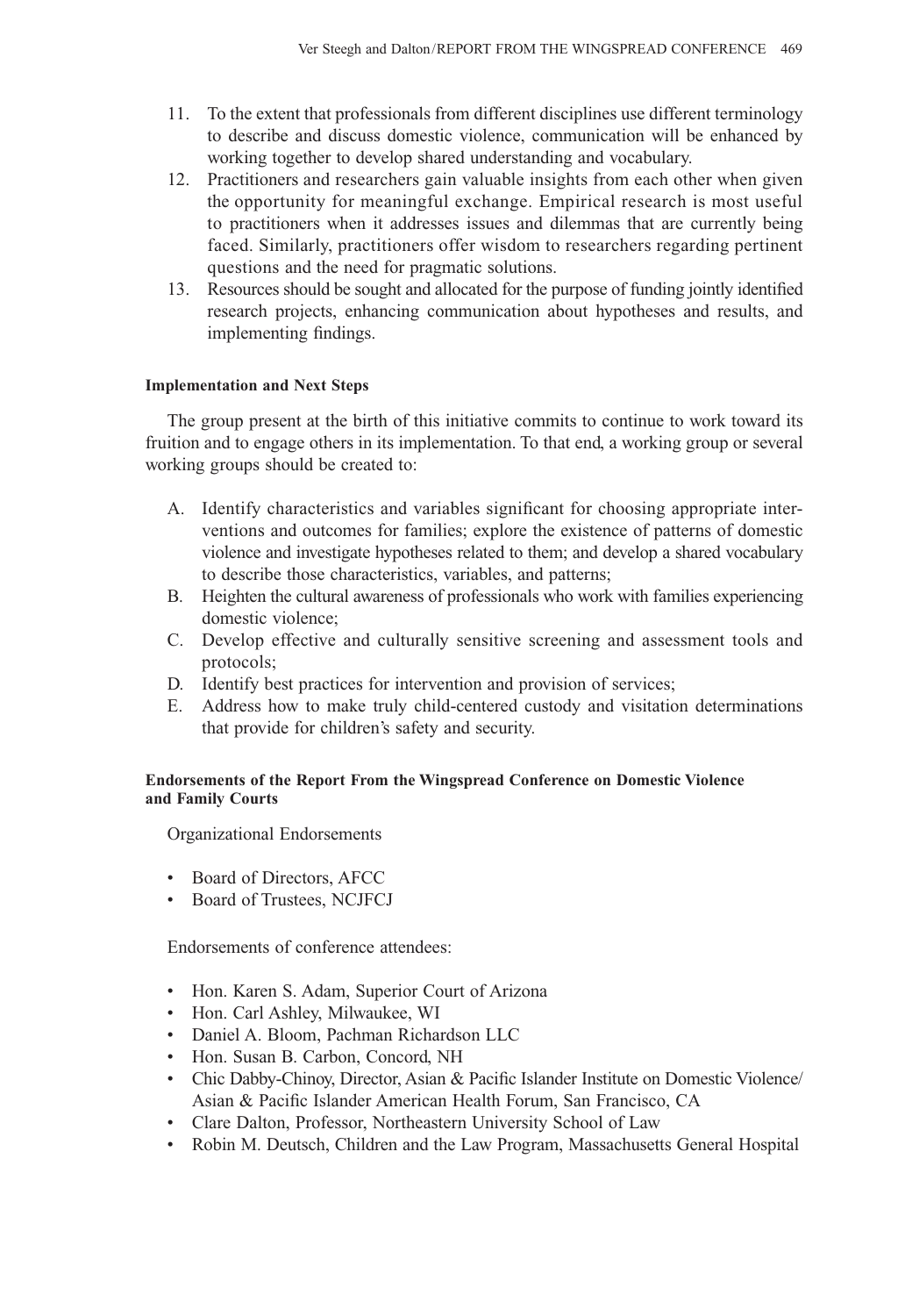- Desmond Ellis, La Marsh Centre for Research on Violence and Conflict Resolution
- Hon. William Fee, Steuben Superior Court
- Mary Ferriter, Esdaile, Barrett & Esdaile
- Loretta M. Frederick, Battered Women's Justice Project, Winona, MN
- Susan Hanks, Superior Court of California, County of Alameda
- Janet R. Johnston, San Jose State University
- Hon. William G. Jones, Charlotte, NC
- Joan B. Kelly, Psychologist, Corte Madera, CA
- Kris Koeffler, Rock County Domestic Violence Intervention, Milton, WI
- Lorraine Martin, Clinical Coordinator, Office of the Children's Lawyer, Toronto, Ontario, Canada
- Kelly Browe Olson, Professor, University of Arkansas Little Rock Bowen School of Law
- Jeremy Nevilles-Sorell, Mending the Sacred Hoop
- Hon. Victor Reyes, Pueblo, CO
- Hon. Arline Rotman, Norwich, VT
- Robin Runge, Washington, DC
- Peter Salem, AFCC
- Andrew Schepard, Professor of Law and Director, Center for Children Families and the Law, Hofstra University School of Law
- Hon. Hugh Starnes, Fort Myers, FL
- Nancy Ver Steegh, Professor, William Mitchell College of Law
- Sujata Warrier, Director, New York City Program, New York State Office for the Prevention of Domestic Violence
- Frances Q. F. Wong, Circuit Judge, First Circuit, State of Hawaii, Deputy Chief Judge and Senior Judge of the Family Court

Endorsements of invitees who were unable to attend the conference:

- Nick Bala, Queen's University
- Peter Jaffe, Centre for Research on Violence Against Women & Children
- Hon. Dale R. Koch, Portland, OR
- Michael P. Johnson, Pennsylvania State University

### **NOTES**

1. *See, e.g.*, Clare Dalton, *When Paradigms Collide: Protecting Battered Parents and Their Children in the Family Court System*, 37 Fam. & Conciliation Cts. Rev. 273 (1999); Peter Salem & Billie Lee Dunford-Jackson, *Beyond Politics and Positions: A Call for Collaboration Between Family Court and Domestic Violence Professionals*, 46 Fam. Ct. Rev. 437–53 (2008).

2. *See* Sujata Desai & Linda E. Saltzman, *Measurement Issues for Violence Against Women, in* Sourcebook on Violence Against Women 35 (Claire M. Renzetti et al. eds., 2001); Murray A. Straus, *The Controversy Over Domestic Violence By Women: A Methodical, Theoretical, and Sociology of Science Analysis, in VIOLENCE* in Intimate Relationships 17 (Ximena B. Arrias & Stuart Oskamp eds., 1999) [hereinafter Straus, *The Controversy*]; Murray A. Straus et al., *The Revised Conflict Tactics Scales*, 17 J. Fam. Issues 283 (1996); Murray A. Straus, *Physical Assaults by Wives, in* Current Controversies on Family Violence 67 (Richard J. Gelles et al. eds., 1993) [hereinafter Straus, *Physical Assaults*].

3. The NCJFCJ was founded in 1937. Its mission is to "improve courts and systems practice and raise aware[ness of the core issues that touch the lives of many of our nation's children and families." NCJFCJ, http://](http://www.ncjfcj.org/content/view/15/75/) www.ncjfcj.org/content/view/15/75/ (last visited Apr. 11, 2007).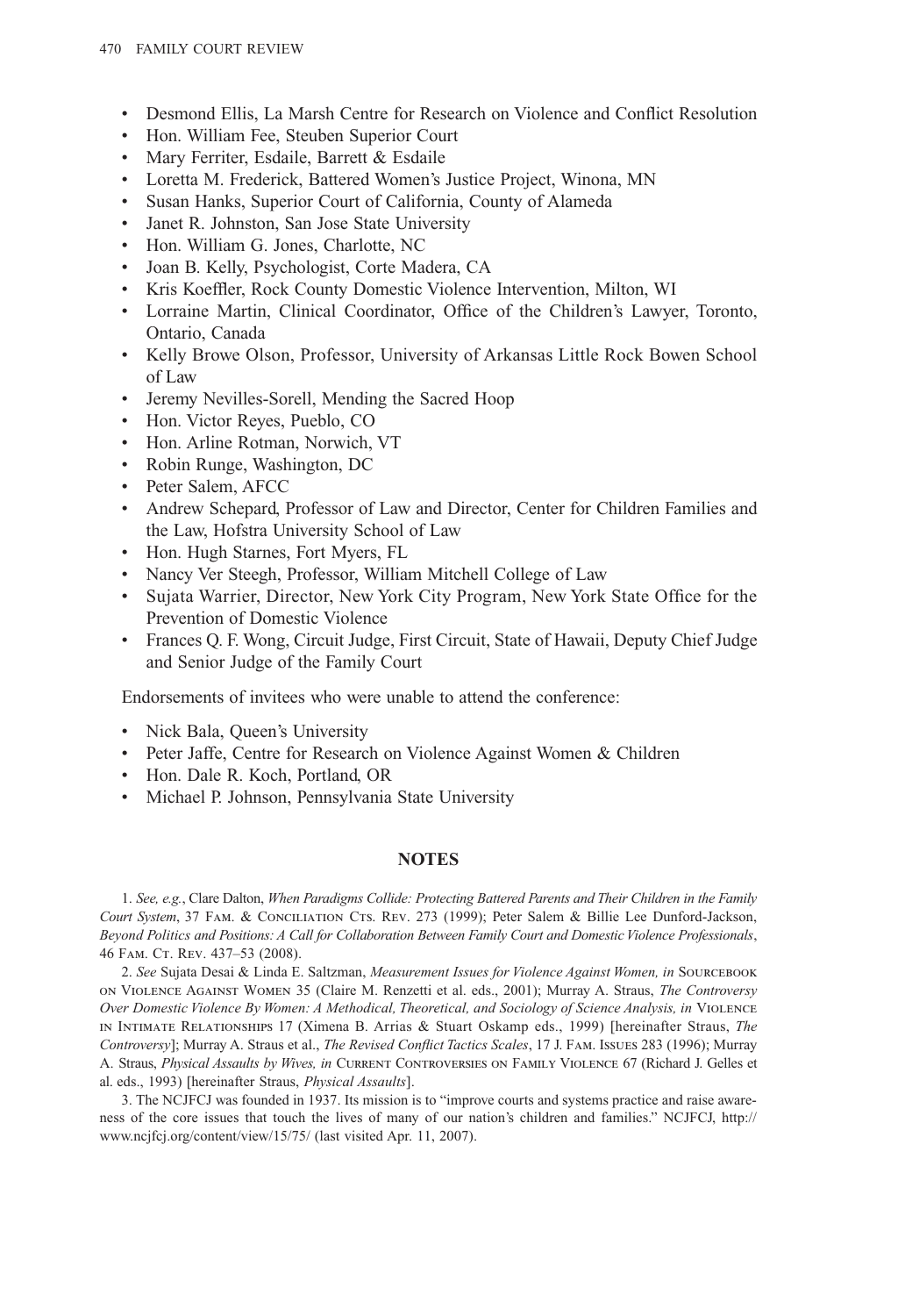4. The AFCC "is an interdisciplinary, international association of professionals dedicated to improving the [lives of children and families through the resolution of family conflict." AFCC, http://www.afccnet.org/about/](http://www.afccnet.org/about/mission.asp) mission.asp (last visited Apr. 11, 2007).

5. Judge Bill Jones is to be credited for setting up a meeting between Billie Lee Dunford-Jackson, Co-Director of the Family Violence Department of the NCJFCJ, and Peter Salem, Executive Director of the AFCC.

6. The Johnson Foundation pursues its mission of cultivating ideas that sustain community by hosting Wingspread conferences: "small meetings of thoughtful inquiry convened in an atmosphere of candor and purpose." The Johnson Foundation,<http://www.johnsonfdn.org/mission.html> (last visited Apr. 4, 2007). The Johnson Foundation provided the facility for the conference and the other costs were born equally by the AFCC and NCJFCJ.

7. Those attending the conference included the following people: Hon. Karen S. Adam, Superior Court of Arizona; Hon. Carl Ashley, Milwaukee, WI; Daniel A. Bloom, Pachman Richardson LLC; Hon. Susan B. Carbon, Concord, NH (President-Elect, NCJFCJ, 2007); Hon. George Czutrin, Hamilton, ON; Chic Dabby-Chinoy, Director, Asian & Pacific Islander Institute on Domestic Violence/Asian & Pacific Islander American Health Forum, San Francisco, CA; Clare Dalton, Professor, Northeastern University School of Law; Robin M. Deutsch, Children and the Law Program, Massachusetts General Hospital; Richard Ducote, Richard Ducote and Associates; Billie Lee Dunford-Jackson, NCJFCJ; Desmond Ellis, La Marsh Centre for on Violence and Conflict Resolution; Hon. William Fee, Steuben Superior Court (President-Elect, AFCC Research, 2006–2007); Mary Ferriter, Esdaile, Barrett & Esdaile (President, Association of Family and Conciliation Courts, 2006–2007); Loretta Frederick, Battered Women's Justice Project; Richard Gelles, University of Pennsylvania; Susan Hanks, Superior Court of California, County of Alameda; Janet R. Johnston, San Jose State University; Hon. William G. Jones, Charlotte, NC; Hon. Scott Jordan, Reno, NV; Joan B. Kelly, Psychologist, Corte Madera, CA; Kristin Koeffler, Rock County Domestic Violence Intervention; Lorraine Martin, Clinical Coordinator, Office of the Children's Lawyer, Toronto, Ontario, Canada; Kelly Browe Olson, University of Arkansas Little Rock Bowen School of Law; Jeremy Nevilles-Sorell, Mending the Sacred Hoop; Hon. Victor Reyes, Pueblo, CO; Hon. Arline Rotman, Norwich, VT; Robin Runge, American Bar Association Commission on Domestic Violence; Peter Salem, AFCC; Andrew Schepard, Professor of Law and Director, Center for Children Families and the Law, Hofstra University School of Law; Maureen Sheeran, NCJFCJ; Hon. Hugh Starnes, Fort Myers, FL; Nancy Ver Steegh, Professor, William Mitchell College of Law; Sujata Warrier, Director, New York City Program, New York State Office for the Prevention of Domestic Violence; Hon. Frances Q. F. Wong, Circuit Judge, First Circuit, State of Hawaii, Deputy Chief Judge and Senior Judge of the Family Court; facilitators Bernard Mayer and Lonnie Weiss; and observer Nadine Neufville, U. S. Dept. of Justice Office on Violence Against Women. In addition, the following people were invited to attend but were unable to do so: Nick Bala, Queen's University; Peter Jaffe, Centre for Research on Violence Against Women & Children; Hon. Dale R. Koch, Portland, Or. (President, NCJFCJ, 2007); Michael P. Johnson, Pennsylvania State University.

8. In preparation for the conference, participants were invited to read the following two articles: Peter G. Jaffe et al., Making Appropriate Parenting Arrangements in Family Violence Cases: Applying the Literature to Identify Promising Practices 56 (2005), *available at* http://www.justice.gc.ca/en/ps/pad/ reports/2005-FCY-3/index.html; and Nancy Ver Steegh, *[Differentiating Types of Domestic Violence: Implications](http://www.justice.gc.ca/en/ps/pad/reports/2005-FCY-3/index.html) for Child Custody*, 65 La. L. Rev. 1379 (2005).

9. Janet R. Johnston, Ph.D., Dep't of Justice Studies, San Jose State Univ., Presentation at the Wingspread Conference on Domestic Violence and Family Courts: Challenges for Research on Domestic Violence and Child Custody Disputes: An Overview (Feb. 16, 2007).

10. *See* discussion of aggregation of differentiating characteristics into patterns (Tension #1, section D).

11. Johnston, *supra* note 9.

12. See following discussion, Tension #1, section A concerning the status quo for further discussion of the one-size-fits-all approach.

13. Jaffe et al., *supra* note 8, at 56 (discussing collision of two realities: the trend toward co-parenting and need for safety in domestic violence cases).

14. *See* Ver Steegh, *supra* note 8, at 1379.

15. *See id.*

16. Loretta Frederick & Julie Tilley, *Effective Interventions in Domestic Violence Cases: Context is Everything,* [Battered Women's Justice Project, Minneapolis, MN, May 2001, http://data.ipharos.com/bwjp/documents/](http://data.ipharos.com/bwjp/documents/effective_interventions.pdf) effective\_interventions.pdf.

17. *See* William G. Austin, *Partner Violence and Risk Assessment in Child Custody Evaluations*, 39 Fam. Ct. Rev. 483 (2001) (urging a risk assessment approach).

18. *See* Jeffrey L. Edleson, *Should Childhood Exposure to Adult Domestic Violence Be Defined as Child Maltreatment Under the Law?, in* Protecting Children From Domestic Violence: Strategies for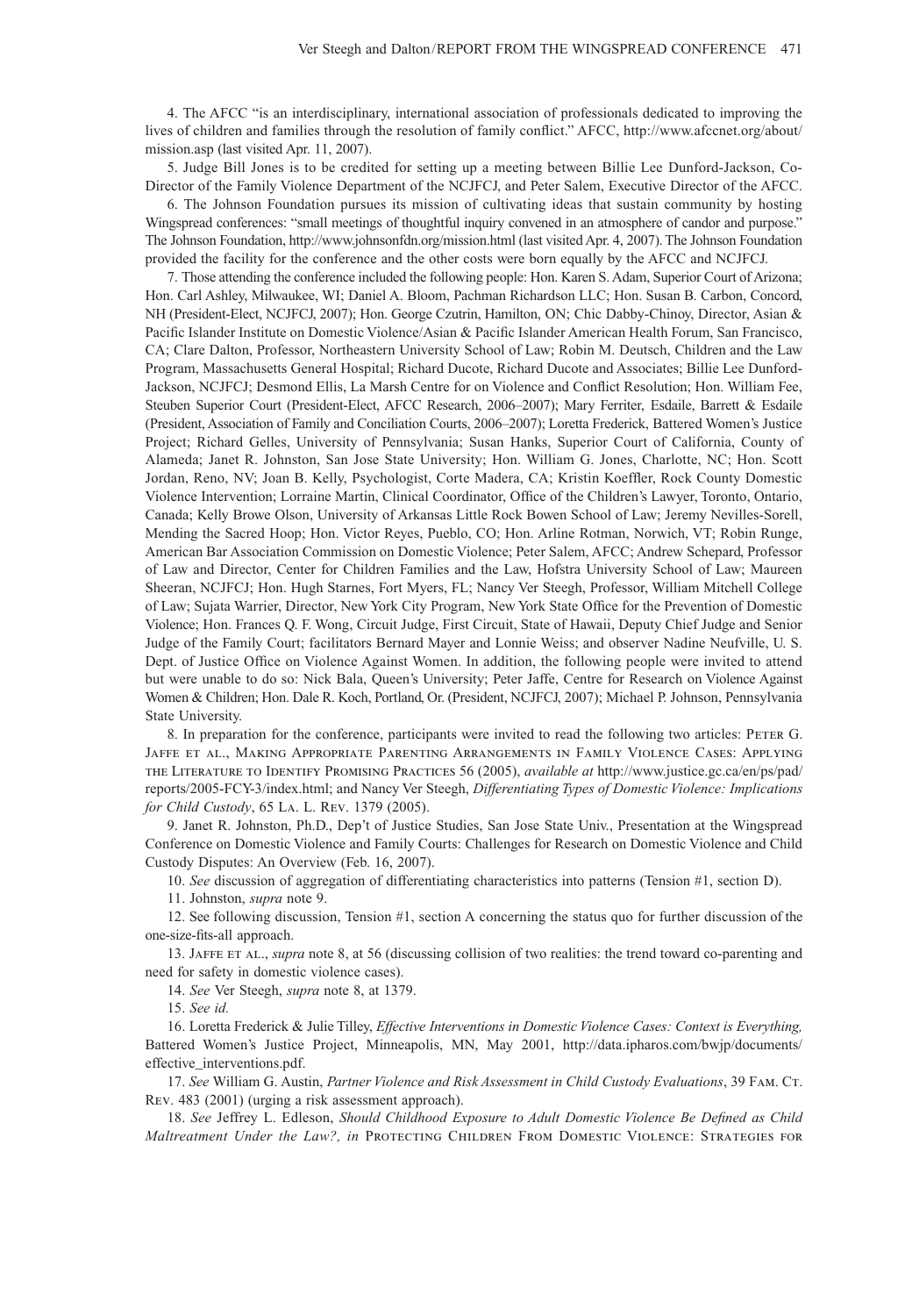Community Intervention 8, 11 (Peter G. Jaffe et al. eds., 2004) (factors include level of violence, child's degree of exposure, other stressors, harm for each child, and child's resilience); Robert E. Emery & Lisa Laumann-Billings, *An Overview of the Nature, Causes, and Consequences of Abusive Family Relationships: Toward Differentiating Maltreatment and Violence*, 53 Am. Psychol. 121, 128 (1998) (five classes of variables related to consequences of victimization); B.B. Robbie Rossman et al., *Young Children Exposed to Adult Domestic Violence: Incidence, Assessment and Intervention*, *in* Protecting Children from Domestic Violence: Strategies for Community Intervention 30, 31–37 (Peter G. Jaffe et al. eds., 2004) (effect on children by age); Jerome R. Kolbo & Eleanor H. Blakely, *Children Who Witness Domestic Violence: A Review of the Empirical Literature*, 11 J. Interpersonal Violence 281, 290 (1996) (mediating factors include frequency and duration of abuse, whether the abuse was physical and verbal, whether the child was abused, age, gender, maternal stress, and family disadvantage). *See also* Joan B. Kelly & Robert E. Emery, *Children's Adjustment Following Divorce: Risk and Resilience Perspectives*, 52 Fam. Rel. 352 (2003) (general adjustment of children to divorce).

19. Desmond Ellis & Noreen Stuckless, *Domestic Violence, DOVE, and Divorce Mediation*, 44 Fam. Ct. Rev. 658 (2006). *See also* Desmond Ellis, *Divorce and the Family Court: What Can Be Done About Domestic Violence?*, 46 FAM. CT. REV. 531-36 (2008).

20. Johnston, *supra* note 9.

21. Patterns of domestic violence may be another way to take historical context into account. *See* Frederick & Tilley, *supra* note 16; Jaffe et al., *supra* note 8, at 17–18 (discussing Frederick and Tilley contexts).

22. Desmond Ellis, La Marsh Research Centre on Violence and Conflict Resolution, York University, Presentation at the Wingspread Conference on Domestic Violence and Family Courts: Differentiation: Implications for Practice (Feb. 16, 2007) ("Knowledge of different types of IPVA can help practitioners manage the risk of domestic violence by male and female ex-partners but their relative contribution towards achieving this end has not yet been demonstrated by researchers."). *See* Joan B. Kelly & Michael P. Johnson, *Differentiation Among Types of Intimate Partner Violence: Research Update and Implications for Interventions*, 46 FAM. CT. REV. 476–99 (2008).

23. *See* Desmond Ellis & Noreen Stuckless, Mediating and Negotiating Marital Conflicts 2 (1996) [hereinafter Mediating] (control instigated abuse); Ellis & Stuckless, *supra* note 19, at 658; Frederick & Tilley, *supra* note 16 (intimidation and control: battering); Michael P. Johnson & Kathleen J. Ferraro, *Research on Domestic Violence in the 1990s: Making Distinctions*, 62 J. Marriage & Fam. 948, 950, 954 (2000) (Intimate Terrorism); Janet R. Johnston & Linda E. G. Campbell, *Parent-Child Relationships in Domestic Violence Families Disputing Custody*, 31 Fam. & Conciliation Cts. Rev. 282, 286–87 (1993) [hereinafter *Parent-child Relationships*]; Janet R. Johnston & Linda E. G. Campbell, *A Clinical Typology of Interparental Violence in Disputed-Custody Divorces*, 63 Am. J. Orthopsychiat. 190 (1993) (ongoing and episodic male battering); Amy Holtzworth-Munroe & Gregory L. Stuart, *Typologies of Male Batterers: Three Subtypes and the Differences Among Them*, 116 Psych. Bull. 476, 492 (1994).

24. Johnson & Ferraro, *supra* note 23, at 4. *See also* Frederick & Tilley, *supra* note 16 (self defensive or responsive to battering).

25. *See* Mediating, *supra* note 23, at 34 (conflict instigated violence); *Parent-Child Relationships*, *supra* note 23, at 292 (male-controlling interactive violence); Michael P. Johnson, *Conflict and Control: Gender Symmetry and Asymmetry in Domestic Violence,* 12 Violence Against Women 1003 (2006) [hereinafter *Conflict and Control*]; Michael P. Johnson, *Domestic Violence: It's Not About Gender—Or Is It?*, 67 J. Marriage & Fam. 1126 (2005) [hereinafter *Domestic Violence*]; Michael P. Johnson, *Apples and Oranges in Child Custody Disputes: Intimate Terrorism vs. Situational Couple Violence*, 2 J. Child Custody 43 (2005) [hereinafter *Apples and Oranges*]. *See also* Frederick & Tilley, *supra* note 16 (absence of violence, intimidation and control: isolated act).

26. *See* Kristin L. Anderson, *Perpetrator or Victim? Relationships Between Intimate Partner Violence and Well-Being*, 64 J. Marriage & Fam. 851, 861 (2002); Dina Vivian & Jennifer Langhinrichsen-Rohling, *Are Bi-Directionally Violent Couples Mutually Victimized? A Gender-Sensitive Comparison*, 9 Violence & Victims 107, 118 (1994).

27. Johnston & Campbell, *supra* note 23, at 293–94 (separation-engendered and post divorce trauma); *Conflict and Control, supra* note 25, at 1003; *Domestic Violence, supra* note 25, at 1126; *Apples and Oranges, supra* note 25, at 43. *See also* Susan E. Hanks, *Translating Theory into Practice: A Conceptual Framework for Clinical Assessment, Differential Diagnosis, and Multi-Model Treatment of Maritally Violent Individuals, Couples and Families, in* Intimate Violence: Interdisciplinary Perspectives 163, 163–64 (Emilio Viano ed., 1992) (violence as an acute affective storm within a primary relationship manifesting a failure to master a family developmental stage and/or cope with an overwhelming life crisis).

28. *Parent-Child Relationships*, *supra* note 23, at 294–95 (psychotic and paranoid reactions). *See also* Frederick & Tilley, *supra* note 16 (history of mental impairment or incapacity); Hanks, *supra* note 27, at 172 (repetitive acute violent behavior in multiple relationship secondary to severe mental disorder and/or drug or alcohol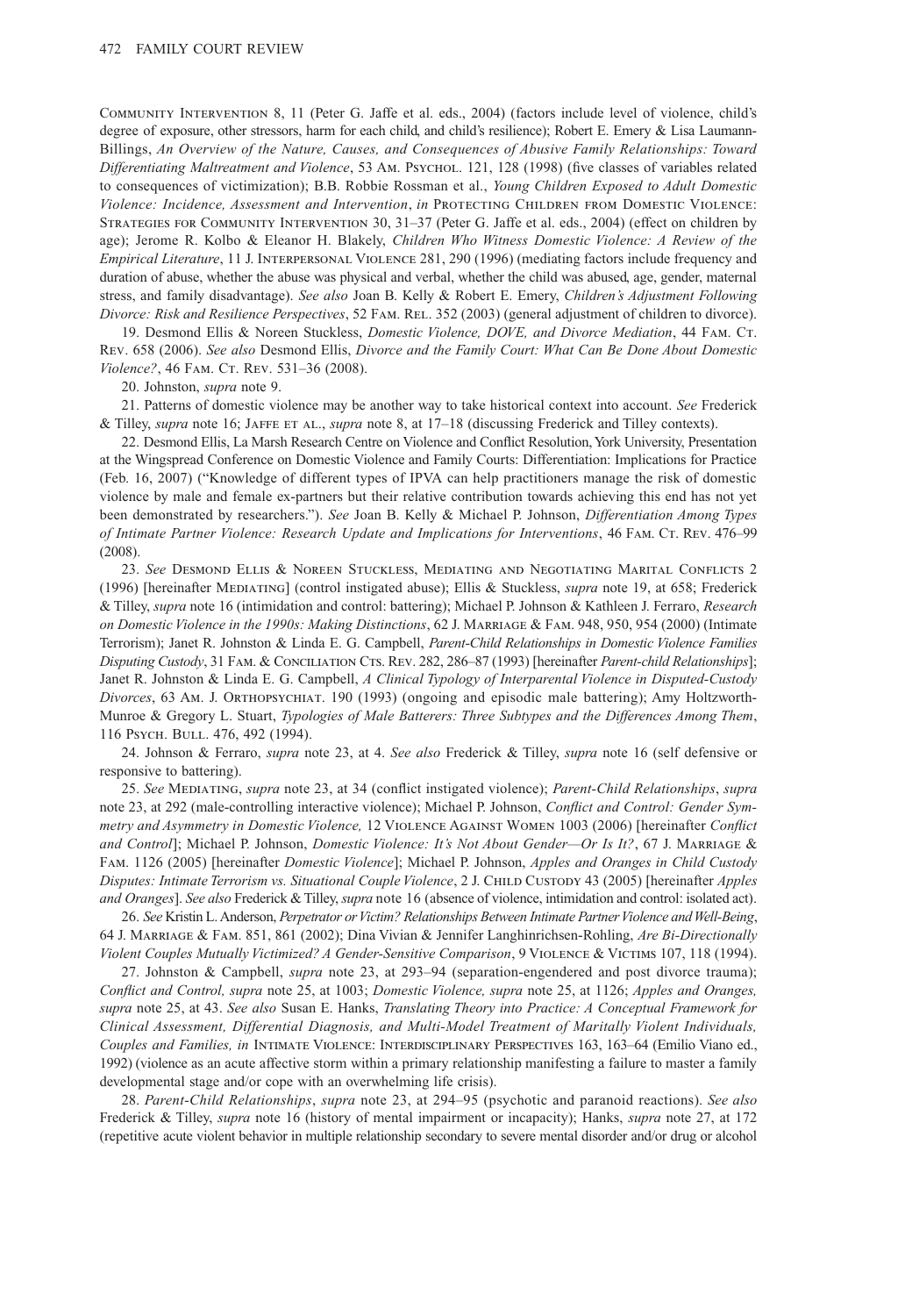addiction); Amy Holtzworth-Munroe et al., *A Typology of Male Batterers: An Initial Examination, in VIOLENCE* in Intimate Relationships 45, 46–47 (Ximena B. Arriaga & Stuart Oskamp eds., 1999) (generally violent/ antisocial batterers).

29. Straus, *The Controversy*, *supra* note 2, at 23 (male to female rations as follows: National Crime Survey, 13:1; National Crime Victim Survey, 7:1; and police call data, 9:1).

30. Kathleen J. Ferraro, *Women Battering: More Than a Family Problem, in* Women, Crime, and Criminal Justice: Original Feminist Readings 135, 137 (Claire Renzetti & Lynne Goodstein eds., 2001) (reports of use of violence against a partner was 12.1% for men and 11.6% for women in the 1975 NFVS and 11.3% for men and 12.1% for women in the '1985 NFVS); Straus, *Physical Assaults*, *supra* note 2. *See also* Martin S. Fiebert & Denise M. Gonzalez, *College Women Who Initiate Assaults on Their Male Partners and the Reasons Offered for Such Behavior*, 80 Psychol. Rep. 583 (1997) (twenty-nine percent of studied female college students admitted to physical aggression against male partners).

31. Richard J. Gelles, Intimate Violence in Families 93 (1997). *See also* Lisa D. Brush, *Violent Acts and Injurious Outcomes in Married Couples: Methodological Issues in the National Survey of Families and Households*, 4 GENDER & Soc'y 56 (1990); Canadian Centre for Justice Statistics, Family Violence in Canada: A Statistical Profile 2005, 22, *available at* [http://www.statcan.ca/english/freepub/85–224-XIE/85–224-](http://www.statcan.ca/english/freepub/85�224-XIE/85�224-XIE2005000.pdf) XIE2005000.pdf.

32. Straus, *Physical Assaults*, *supra* note 2, at 77.

33. Johnson & Ferraro, *supra* note 23, at 948 (using the terms intimate terrorism and common couple violence rather than violence used in the exercise of coercive control and violence driven by conflict).

34. Linda Girdner, A.B.A. Ct'r on Children & the Law, Domestic Abuse and Custody Mediation Training for Judges and Administrators: Instructor's Guide 15 (1999).

35. *See* Carla B. Garrity & Mitchell A. Baris, Caught in the Middle: Protecting the Children of High-Conflict Divorce 42 (1994) (Conflict Assessment Scale); Karla Fischer et al., *The Culture of Battering and the Role of Mediation in Domestic Violence Cases*, 46 SMU L. Rev. 2117, 2156 (1993) (Conflict Assessment Protocol); Nancy R. Rhodes, *The Assessment of Spousal Abuse: An Alternative to the Conflict Tactics Scale, in* Intimate Violence: Interdisciplinary Perspectives 27 (Emilio C. Viano ed., 1992); Alexandria Zylstra, *Mediation and Domestic Violence: A Practical Screening Method for Mediators and Mediation Program* Administrators, 2001 J. Disp. Resol. 253, 272 (2001); GIRDNER, *supra* note 34, at 17-26 (Tolman Screening Model and others); Glenda Kaufman Kantor & Jana L. Jasinski, *Dynamics and Risk Factors in Partner Violence, in PARTNER VIOLENCE: A COMPREHENSIVE REVIEW OF 20 YEARS OF RESEARCH 1, 40 (Jana L. Jasinski et al. eds.,* 1998) (Abusive Behavior Inventory, The Aggression Scale, The Danger Assessment Instrument, Spouse Specific Aggression Scale); Marilyn McKnight, Mediating in the Shadow of Domestic Violence 14–15 (1997); René L. Rimelspach, *Mediating Family Disputes in a World with Domestic Violence: How to Devise a Safe and Effective Court-Connected Mediation Program*, 17 Ohio St. J. on Disp. Resol. 95, 112 (2001); Mary Pat Treuthart, *In Harm's Way? Family Mediation and the Role of the Attorney Advocate*, 23 GOLDEN GATE U. L. Rev. 717, 730 (1993).

36. Linda Neilson, *Assessing Mutual Partner-Abuse Claims in Child Custody and Access Cases*, 42 Fam. Ct. Rev. 411, 427 (2004). *See* Jaffe et al., *supra* note 8, at 28 (discussion of elements of assessment in domestic violence cases).

37. Conference participants identified the following factors as directly impacting children and adults: level of violence and dangerousness, control dimension, determination of best interests of children, cultural issues, role of extended family, resources, whether positive to maintain relationship with both parents, developmental stages of children, parenting capacity, substance abuse, mental health issues, proximity of parents, employment schedules, and sibling issues. *See JAFFE ET AL., supra* note 8, at 13 (chart of variables hypothetically associated with impact of domestic violence).

38. Jaffe et al., *supra* note 8, at 25–29 (specialized assessment needs are delineated for normal conflict, high conflict, and spousal violence cases).

39. E-mail from Janet R. Johnston, Ph.D., Dept. of Justice Studies, San Jose State, Univ. to Nancy Ver Steegh, Professor of Law, William Mitchell College of Law (Sept. 12, 2007, 08:27 CST) (on file with author). *See* Loretta Frederick, Questions about Family Court Domestic Violence Screening and Assessment, 46 FAM. CT. REV. 523-30 (2008).

40. Ellis & Stuckless, *supra* note 19, at 659.

41. Ellis & Stuckless, *supra* note 19, at 659–63. *See* Sujata Warrier, "*It's in Their Culture": Fairness and Cultural Considerations in Domestic Violence*, 46 FAM. CT. REV. 537-42 (2008).

42. Conference participants also encouraged sensitivity toward disability issues.

43. Ver Steegh, *supra* note 8, at 1379.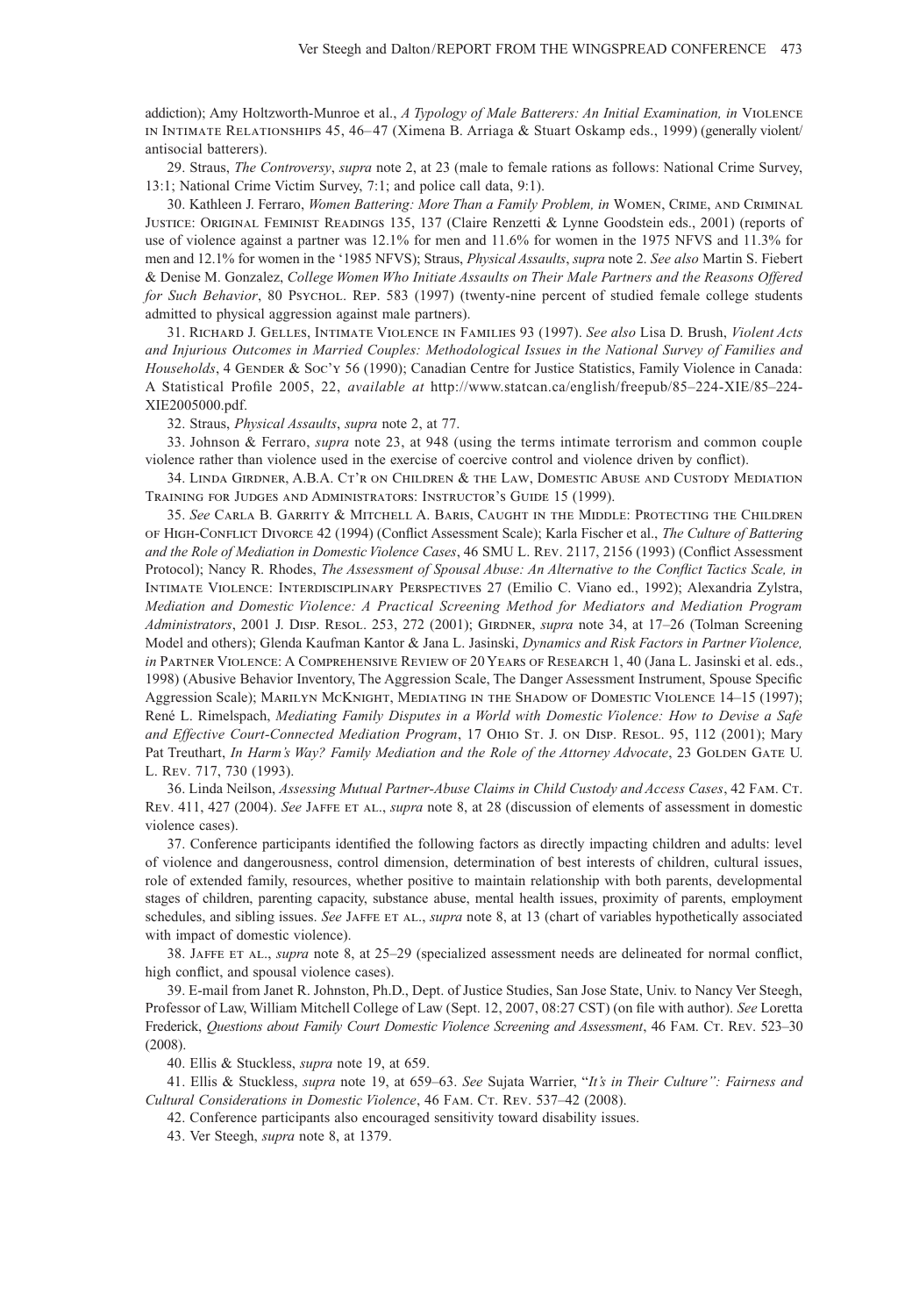44. *See* Geri S. W. Fuhrmann et al., *Parent Education's Second Generation: Integrating Violence Sensitivity*, 37 FAM. & CONCILIATION CTS. REV. 24 (1999).

45. For example, the DOVE instrument recommends specific mediation interventions based on risk category. Ellis & Stuckless, *supra* note 19, at 664.

46. One comprehensive presentation to conference participants was made by Janet R. Johnston, Ph.D., Dep't of Justice Studies, San Jose State Univ.: Presentation Reviewing Research on Differentiation at the Wingspread Conference on Domestic Violence and Family Courts (Feb. 16, 2007). Other suggestions grew out of brainstorming discussions among participants.

47. Johnston, *supra* note 9.

48. *Id.*

49. *Id.*

50. Jaffe et al., *supra* note 8, at 37–54.

51. *Id.*

52. *See Id.* at 37–45 (see article for more complete discussion).

53. Johnston, *supra* note 9.

54. *Id.*

55. *Id. See* Janet R. Johnston, *A Child-Centered Approach to High-Conflict and Domestic-Violence Families: Differential Assessment and Interventions*, 12 J. Fam. Stud. 15 (2006); Peter G. Jaffe et al., *Custody Disputes Involving Allegations of Domestic Violence: The Need for Differentiated Approaches to Parenting Plans*, 46 Fam. Ct. Rev. 500–22 (2008).

56. Johnston, *supra* note 9 (Suggesting (1) that co-parenting could be appropriate in some cases of separationengendered violence after the crisis has passed and trauma resolved; (2) that parallel parenting with monitored exchanges could be appropriate in cases of conflict-instigated violence and for violent resistors; (3) that sole parenting with restrictions or no access could be appropriate for acutely dangerous perpetrators, abusive relationships, substance abusers, etc.).

57. *Justice in Jeopardy*, REP. OF A.B.A. COMMISSION ON THE 21<sup>st</sup> CENTURY JUDICIARY (A.B.A., Chicago, Ill.), July 2003, at 24–25, *available at* <http://www.abanet.org/judind/jeopardy/pdf/report.pdf>(in contrast general civil filings increased by 30%, criminal filings by 46%, and juvenile filings by 66%) (citing National Center for State Courts, Examining the Work of State Courts 1999–2000—A National Perspective from the Court Statistics Project 76 (Brian J. Ostrom et al. eds., 2001), *available at* http://contentdm.ncscon[line.org/cgi-bin/showfile.exe?CISOROOT=/ctadmin&CISOPTR=603\).](http://contentdm.ncscon-line.org/cgi-bin/showfile.exe?CISOROOT=/ctadmin&CISOPTR=603)

58. National Center for State Courts, State Guide to Statistical Reporting, Domestic Relations 30 (2003), *available at* [http://www.ncsconline.org/D\\_RESEARCH/csp/2003\\_Files/2003\\_DomRel.pdf.](http://www.ncsconline.org/D_RESEARCH/csp/2003_Files/2003_DomRel.pdf)

59. *Id.* at 31.

60. Oregon Task Force on Family Law, Creating a New Family Conflict Resolution System: Final Report to Governor John A. Kitzhaber and the Oregon Legislative Assembly 5 (1997). *See also* Steven K. Berenson, *A Family Law Residency Program?: A Modest Proposal in Response to the Burdens Created by Self-Represented Litigants in Family Court*, 33 Rutgers L.J. 105, 109 (2001) (one party unrepresented in 80% of cases); Connie J. A. Beck & Bruce D. Sales, *A Critical Reappraisal of Divorce Mediation Research and Policy*, 6 Psychol. Pub. Pol'y & L. 989, 993 (2000) (at least one spouse appearing pro se in 67% of domestic relations cases and 40% of child custody cases) (72% of domestic relations cases involved at least one unrepresented party).

61. Jaffe et al., *supra* note 8, at 33–34.

62. *See* Andrew Schepard, *The Evolving Judicial Role in Child Custody Disputes: From Fault Finder to Conflict Manager to Differential Case Management*, 22 U. ARK. LITTLE ROCK L. REV. 395 (2000); Peter Salem et al., *Triaging Family Court Services: The Connecticut Judicial Branch's Family Civil Intake Screen*, 27 Pace L. Rev. 741 (2007).

63. Conference participants noted that judges are currently rewarded for closing cases, not monitoring them for an indefinite period.

64. Jaffe et al., *supra* note 8, at 6–7 ("Family courts rarely have the resources beyond parenting education and mediation services, and these more complex cases require a more sophisticated set of resources. These resources include: timely access to specially trained assessors with expertise in family violence; supervised access centres; treatment resources for individual family members (including perpetrators, victims, and children); and ongoing court monitoring which may be needed in cases of child-related disputes with histories of family violence").

65. *See* Barbara A. Babb, *Where We Stand: An Analysis of America's Family Law Adjudicatory Systems and the Mandate to Establish Unified Family Courts*, 32 Fam. L.Q. 31, 32 (1998); Catherine J. Ross, *The Failure of Fragmentation: The Promise of a System of Unified Family Courts*, 32 Fam. L.Q. 3, 15 (1998).